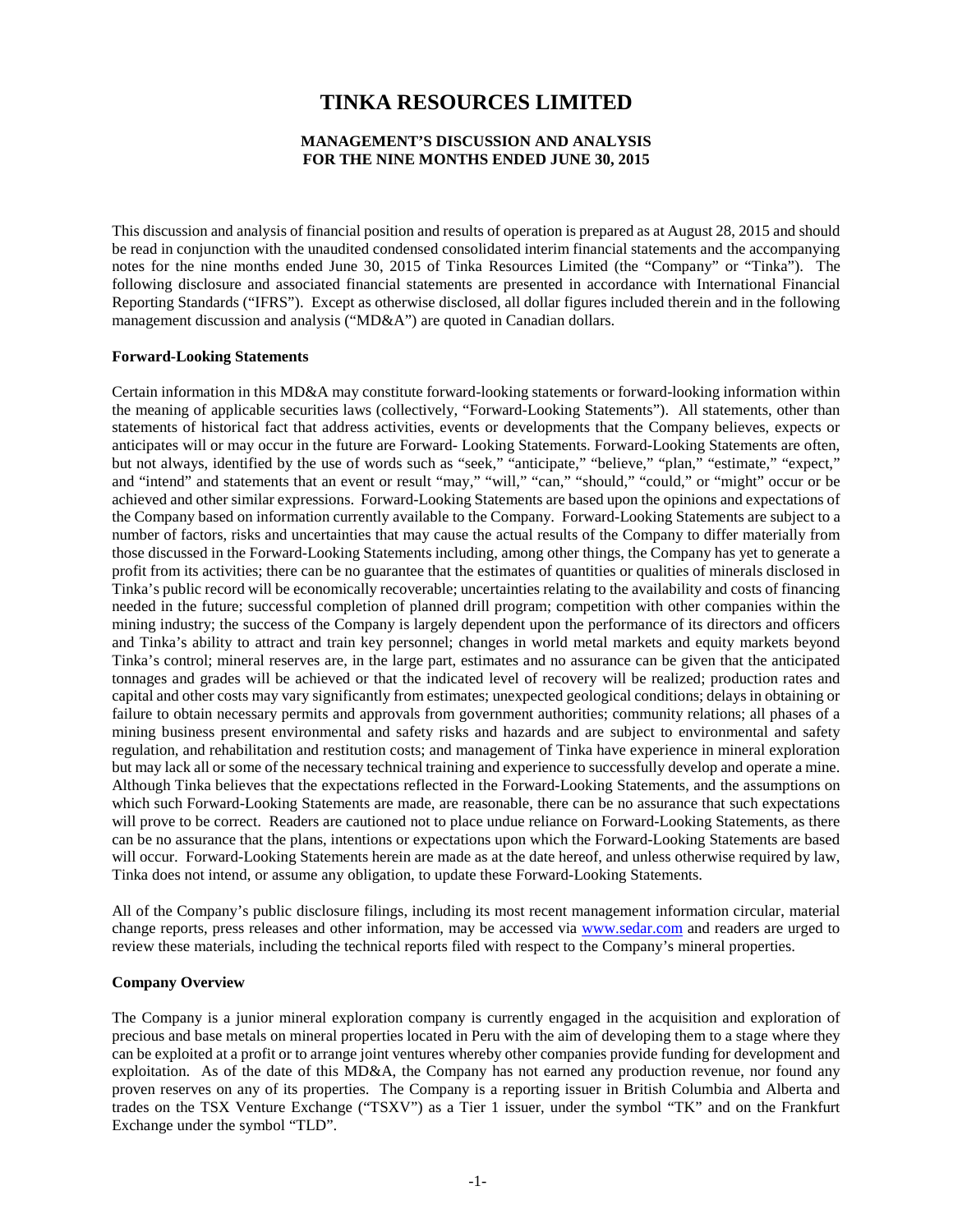On July 24, 2014 the Company completed a plan of arrangement (the "Arrangement") and acquired all of the issued and outstanding common shares of Darwin Resources Corp. ("Darwin"), under which the Company issued 6,131,094 common shares. As part of the Arrangement, the Company agreed to undertake a private placement of 28,834,491 units of the Company at a price of \$0.275 per unit for gross proceeds of \$7,929,485. On May 1, 2014 the Company completed the first tranche of the private placement and issued 1,818,182 units to Sentient Global Resources Fund IV, LP ("Sentient") for \$500,000. Concurrently with the closing of the Arrangement, the Company completed the second tranche of the Private Placement financing under which the Company issued a further 27,016,309 units for \$7,429,485, of which Sentient purchased a further 19,512,727 units.

In May 2015 the Company completed a private placement financing consisting of 33,737,093 units at a price of \$0.215 per unit for \$7,253,475. International Finance Corporation ("IFC"), a member of the World Bank Group, participated in the private placement for a total of 20,930,232 units for \$4,500,000. Upon closing of the private placement, IFC became an insider of the Company holding approximately 14.0% of the issued and outstanding share capital of the Company on an undiluted basis. In addition, Sentient participated in the private placement for 9,302,326 units for \$2,000,000. The Company issued 47,500 finder's units, based on 5% of the portion of the private placement purchased by arms-length parties, at an ascribed value of \$10,213.

IFC's participation in the private placement was subject to the completion of due diligence and certain conditions, including a requirement that the Company meet IFC's environmental, social and safety standards on an ongoing basis. Accordingly, on May 20, 2015 the Company officially adopted a comprehensive Health, Safety, Environment, Labour and Community policy ("the HSEC Policy") and ensured that the HSEC Policy was made known to all its managers, staff, contractors, and partners, and that it will be proactively implemented, reviewed, and updated.

The proceeds from the private placements are to be used for conducting exploration and resource development work on the Ayawilca and Colquipucro projects and for general working capital purposes.

# **Exploration Projects, Peru**

As of the date of this MD&A, Tinka owns 53 mining concessions covering 12,340 hectares at the Company's flagship Ayawilca zinc and Colquipucro silver projects in central Peru. In addition, Tinka has 4 mining concessions covering 3,100 hectares elsewhere in Peru.

The Ayawilca zinc and Colquipucro silver projects are located within the Districts of Yanahuanca and San Pedro de Pillao, Province of Daniel Alcides Carrion, Department of Pasco 200 kilometres northeast of Lima. The projects are at elevations of between 3,800 and 4,360 metres, 40 kilometres northwest of the world-class Cerro de Pasco zinc-lead-silver mine.

# *Ayawilca Zinc Project*

### *Inferred Mineral Resource Estimate*

In February 2015 the Company announced an initial Mineral Resource estimate for its 100%-owned Ayawilca zinc (Zn) - indium (In) - silver (Ag) - lead (Pb) deposit (see News Release [dated February 26 2015\)](http://www.tinkaresources.com/s/NewsReleases.asp?ReportID=697874&_Type=News&_Title=Tinka-Announces-Initial-Inferred-Zinc-Resource-of-13.3-Million-Tonnes-Gradi...). The Inferred Mineral Resource at Ayawilca occurs in three separate structures (West, Central, and East), all of which remain open. The Mineral Resources were estimated by Roscoe Postle Associates ("RPA") of Toronto, Canada. Highlights of the resources are:

- Inferred Mineral Resource of 13.3 million tonnes grading 7.7 % zinc equivalent, containing;
	- 1.7 billion pounds of Zn;
	- 909,000 kilograms of In;
	- 5.8 million ounces of Ag; and
	- 55 million pounds of Pb.

Mineral Resources at Ayawilca are reported on the basis of a possible underground mining scenario at a cut-off NSR value of US \$60/t (Table 1) using the drill results available to February 23, 2015. No Mineral Reserves have yet been estimated at Ayawilca.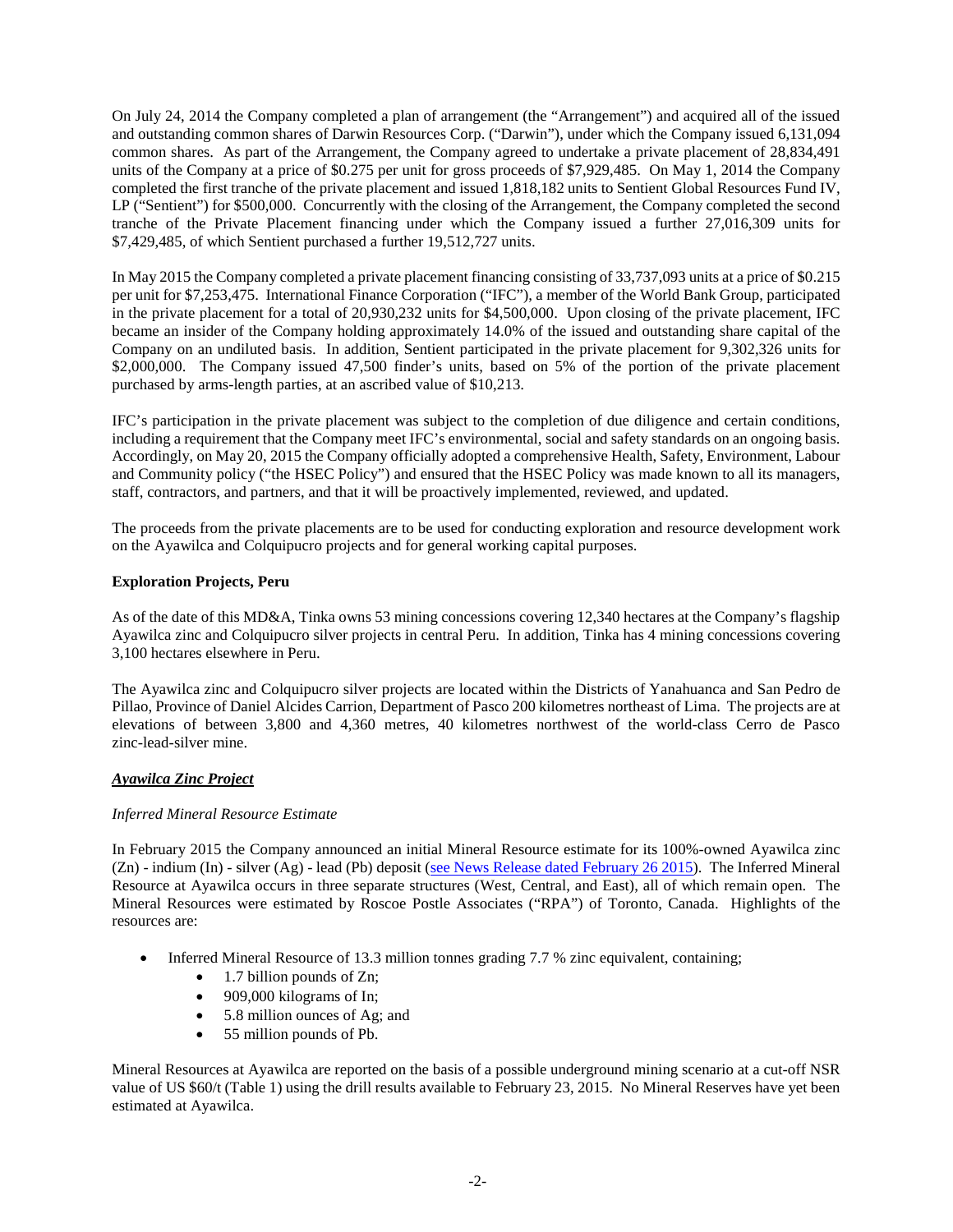| Zone         | Tonnage<br>(Mt) | Zn<br>$(\%)$ | Zn Eq.<br>(%) | Pb<br>(%) | <b>In</b><br>(g/t) | Ag<br>(g/t) | Zn<br>(Mlb) | Pb<br>(Mlb) | <b>In</b><br>(kg) | Ag<br>(Moz) |
|--------------|-----------------|--------------|---------------|-----------|--------------------|-------------|-------------|-------------|-------------------|-------------|
| West         | 5.7             | 6.7          | 8.9           | 0.2       | 81                 | 15          | 846         | 22          | 459,000           | 2.7         |
| Central      | 2.2             | 5.0          | 6.8           | O. I      | 73                 |             | 248         |             | 163.000           | 0.5         |
| East         | 5.4             | 5.3          | 6.8           | 0.3       | 53                 | 15          | 625         | 31          | 287,000           | 2.6         |
| <b>Total</b> | 13.3            | 5.9          | 7.7           | 0.2       | 68                 | 14          | 1,719       | 55          | 909.000           | 5.8         |

**Table 1. Inferred Mineral Resources at Ayawilca as of February 23, 2015**

**Notes:**

1. CIM definitions were followed for Mineral Resources.

2. Mineral Resources are reported above an NSR cut-off value of US \$60 per tonne.

3. The NSR value was based on estimated metallurgical recoveries, assumed metal prices and smelter terms, which include payable factors, treatment charges, penalties, and refining charges. Metal price assumptions were: US \$1.20/lb Zn, US \$550/kg In, US \$24.00/oz Ag, and US \$1.10/lb Pb. Metal recovery assumptions were: 90% Zn, 75% In, 50% Ag, and 75% Pb. The NSR value for each block was calculated using the following NSR factors: US \$15.24 per % Zn, US \$5.57 per % Pb, US \$0.33 per gram In, and US \$0.34 per gram Ag.

4. The zinc equivalent (Zn Eq.%) value was calculated using the following formula:

Zn Eq.(%) =  $[Zn(\%)$ \*US \$15.24+Pb(%)\*US \$5.57+In(g/t)\*US \$0.33+Ag (g/t)\*US \$0.34|/ US \$15.24

5. Numbers may not add due to rounding.

The drill database includes 18,634 metres in 43 drill holes. A set of cross-sections and level plans were interpreted to construct three-dimensional wireframe models at an NSR cut-off value of US \$60/t. Prior to compositing to two metre lengths, high Zn, In, and Ag values were cut to 25%, 500  $g/t$ , and 100  $g/t$ , respectively. Block model grades within the wireframe models were interpolated by inverse distance cubed. Density was estimated to be 3.55  $t/m<sup>3</sup>$  using 21 density measurements located within the wireframe models.

# *Geology of the Zinc Resource*

Zinc mineralization occurs in brecciated limestone as stacked, flat-lying replacement "mantos" typically 20 to 50 metres thick, associated with semi-massive to massive sulphides consisting of pyrite, pyrrhotite and sphalerite with minor to trace, galena, chalcopyrite and arsenopyrite. Magnetite and manganese oxides are common around the sulphide zones, replacing the limestone along irregular bedding planes and fractures. Steep-dipping mineralized structures (mostly veinlets) are also observed in drill core and are believed to be the feeders of the mineralization these structures have not been included in the resource modelling.

At least three phases of sphalerite are recognized; a dark iron-rich sphalerite (most abundant), a red sphalerite (occurs commonly with magnetite), and a light coloured (brown-yellow) sphalerite which may be accompanied by galena. The ratio of galena:sphalerite is typically low  $(-1.30)$ . Sulphides, dominated by pyrite and pyrrhotite, replace the matrix and clasts of the host sediments and pre-existing magnetite accompanied by siderite, clays, and chlorite. Indium is believed to occur within the mineral lattice of the dark iron-rich sphalerite.

# *Drill Results*

Up to December 31, 2014, Tinka has drilled 18,756 metres in 54 diamond drill holes at Ayawilca. The full suite of zinc (indium-silver-lead) drill intersections were released on [February 23, 2015](http://www.tinkaresources.com/s/NewsReleases.asp?ReportID=697083&_Type=News&_Title=Tinka-Confirms-Indium-With-Zinc-Mineralization-At-Ayawilca-Peru) from West, Central, and East Ayawilca (Table 2). It is believed that the current Mineral Resource zones are part of a large mineralized system which extends beyond the limits of the current drilling area.

Some key zinc drill intersections include:

- A13-05 (West Ayawilca): 212.9 metres at 5.3 % zinc & 83 grams per tonne  $(g/t)$  indium from 130.3 metres depth, including 16.0 metres at 18.1 % zinc  $& 120$  g/t indium from 150.0 metres depth, and 10.0 metres at 12.9 % zinc  $\&$  670 g/t indium from 316.0 metres depth;
- A12-08 (Central Ayawilca): 36.5 metres at 6.5 % zinc  $\&$  63 g/t indium from 162.0 metres depth, and 38.0 metres at 4.6 % zinc & 117 g/t indium from 266.0 metres depth;
- A14-18 (East Ayawilca): 28.8 metres at 5.6 % zinc & 27 g/t indium from 331.2 metres depth, and 36.9 metres at 5.6 % zinc & 14 g/t indium from 375.1 metres depth;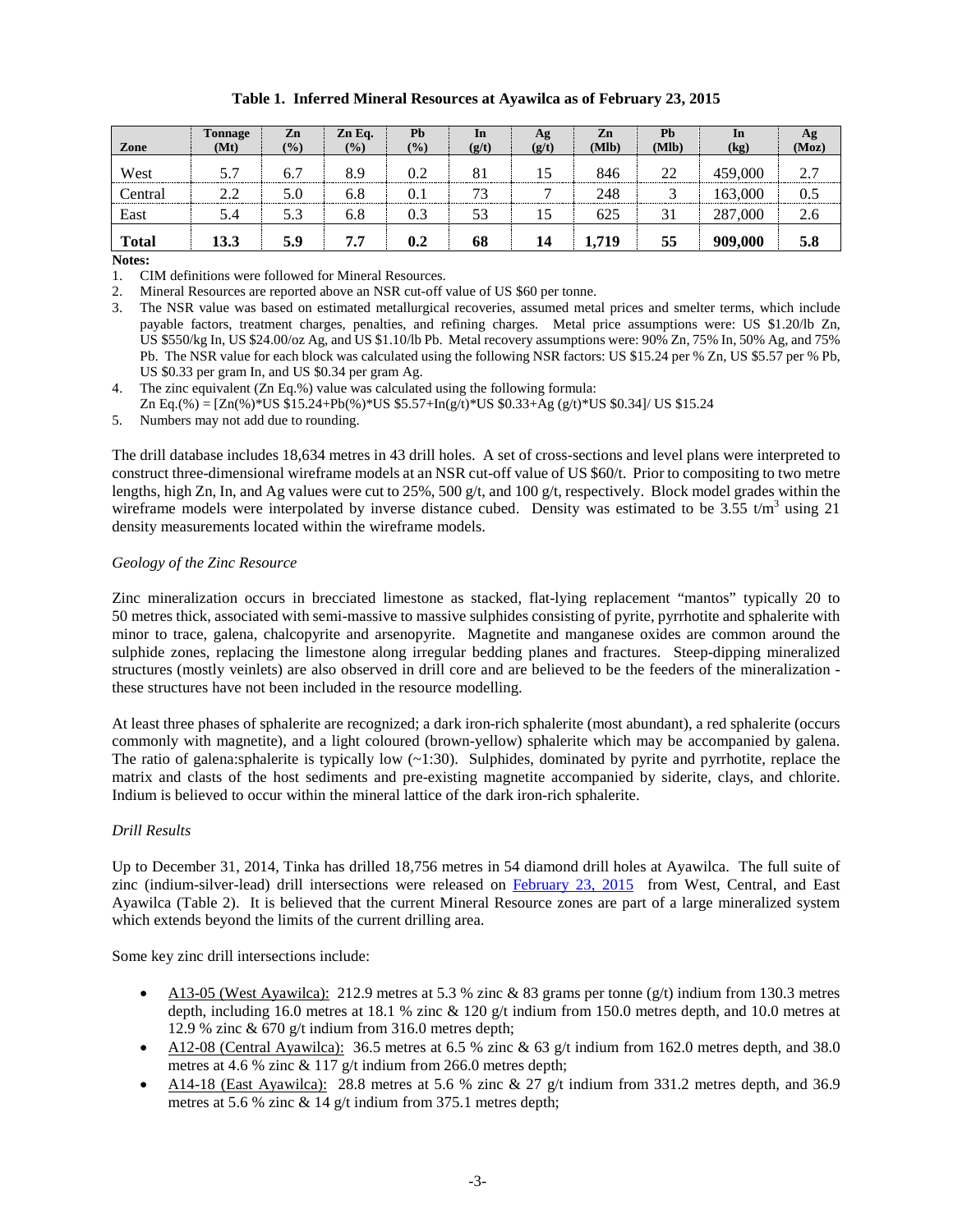Zinc (lead-silver-indium) intercepts for all drill holes are provided in Table 2, using a 1% Zn cut off over 6 metre intervals. The zinc mineralization is interpreted to be generally gently-dipping, replacing favourable sedimentary units. The true widths of the intercepts are believed to be at least 75% of the down-hole widths.

| <b>Drill Hole</b>   | From<br>(m) | To<br>(m) | <b>Interval</b><br>(m) | Zn<br>(%) | Pb<br>(%) | Ag<br>(g/t)    | In<br>(g/t)      | <b>Ayawilca Prospect / Comment</b> |
|---------------------|-------------|-----------|------------------------|-----------|-----------|----------------|------------------|------------------------------------|
| A13-05              | 130.30      | 343.20    | 212.90                 | 5.34      | 0.17      | 15             | 83               | West                               |
| including           | 130.30      | 179.50    | 49.20                  | 10.07     | 0.55      | 32             | 51               |                                    |
| including           | 150.00      | 166.00    | 16.00                  | 18.14     | 0.05      | 39             | 120              |                                    |
| and                 | 316.00      | 326.00    | 10.00                  | 12.93     | 0.02      | 42             | 670              |                                    |
| A14-22              | 170.00      | 318.50    | 148.50                 | 4.33      | 0.36      | 15             | 55               | West                               |
| including           | 211.20      | 244.00    | 32.80                  | 7.44      | 0.02      | 10             | 66               |                                    |
| including           | 228.00      | 233.75    | 5.75                   | 16.76     | 0.02      | 24             | 170              |                                    |
| and                 | 283.50      | 314.50    | 31.00                  | 6.31      | 0.39      | 13             | 101              |                                    |
| including           | 293.90      | 295.90    | 2.00                   | 28.94     | 5.84      | 139            | 606              |                                    |
| A12-08              | 162.00      | 232.00    | 70.00                  | 4.77      | 0.16      | 5              | 33               | Central                            |
| including           | 170.00      | 174.00    | 4.00                   | 11.66     | 0.03      | 9              |                  |                                    |
| and                 | 195.50      | 232.00    | 36.50                  | 6.51      | 0.02      | 5              | 63               |                                    |
| including           | 195.50      | 214.50    | 19.00                  | 9.02      | 0.02      | 6              | 74               |                                    |
| and                 | 266.00      | 304.00    | 38.00                  | 4.61      | 0.02      | $\tau$         | 117              | No recovery 304-314.1 m            |
| A14-19              | 184.00      | 328.90    | 144.90                 | 3.88      | 0.03      | 7              | 36               | West                               |
| including           | 250.00      | 268.00    | 18.00                  | 7.11      | 0.01      | 11             | 27               |                                    |
| A13-06              | 170.00      | 196.00    | 26.00                  | 2.20      | 0.05      | 5              | 11               | West                               |
| and                 | 210.00      | 322.00    | 112.00                 | 3.71      | 0.04      | 6              | 33               |                                    |
| including           | 262.00      | 322.00    | 60.00                  | 4.67      | 0.07      | 7              | 44               |                                    |
| including           | 264.65      | 278.00    | 13.35                  | 8.42      | 0.20      | 14             | 25               |                                    |
| and                 | 312.00      | 322.00    | 10.00                  | 7.85      | 0.07      | 7              | 64               |                                    |
| A14-18              | 331.20      | 360.00    | 28.80                  | 5.62      | 0.17      | 10             | 27               | East                               |
| including           | 342.50      | 350.00    | 7.50                   | 8.75      | 0.30      | 20             | 60               |                                    |
| and                 | 375.10      | 412.00    | 36.90                  | 5.62      | 0.41      | 9              | 14               |                                    |
| A14-33              | 92.00       | 95.40     | 3.40                   | 4.99      | 0.23      | 27             | 6                | West                               |
| and                 | 114.00      | 120.00    | 6.00                   | 1.14      | 0.06      | 19             | $\mathbf{1}$     |                                    |
| and                 | 131.50      | 136.00    | 4.50                   | 2.49      | 0.28      | 33             | $\overline{1}$   |                                    |
| and                 | 184.00      | 206.00    | 22.00                  | 1.62      | 1.04      | 22             |                  |                                    |
| and                 | 268.00      | 345.10    | 77.10                  | 4.02      | 0.03      | $\overline{4}$ | $22\,$           |                                    |
| including           | 270.90      | 279.70    | 8.80                   | 13.49     | 0.13      | 11             | 8                |                                    |
| A14-20              | 164.00      | 166.20    | 2.20                   | 20.96     | 0.11      | 80             | 11               | West                               |
| and                 | 179.85      | 214.00    | 34.15                  | 5.27      | 0.25      | 22             | 26               |                                    |
| including           | 179.85      | 191.80    | 11.95                  | 10.52     | 0.40      | 23             | 75               |                                    |
| including           | 179.85      | 184.00    | 4.15                   | 24.80     | 1.00      | 58             | 205              |                                    |
| and                 | 242.00      | 250.00    | 8.00                   | 2.23      | 1.28      | 181            |                  |                                    |
| and                 | 268.00      | 310.00    | 42.00                  | 4.26      | 0.08      | 25             | $\boldsymbol{2}$ |                                    |
| including           | 299.80      | 301.00    | 1.20                   | 18.64     | 0.14      | 52             | 30               |                                    |
| A14-26              | 207.50      | 230.00    | 22.50                  | 2.82      | 2.04      | 61             | $\mathbf{1}$     | West                               |
| and                 | 260.00      | 303.80    | 43.80                  | 5.38      | 0.16      | 13             | 86               |                                    |
| including           | 292.00      | 303.80    | 11.80                  | 13.89     | 0.04      | 22             | 315              |                                    |
| A13-04              | 181.85      | 220.85    | 39.00                  | 3.69      | 0.06      | $\overline{4}$ | 44               | Central                            |
| and                 | 266.00      | 332.00    | 66.00                  | 2.28      | 0.11      | $\overline{4}$ | 28               |                                    |
| A13-02              | 236.00      | 328.00    | 92.00                  | 2.90      | 0.10      | 5              | 36               | Central                            |
| A14-32              | 203.30      | 218.00    | 14.70                  | 3.23      | 0.69      | 18             | 3                | West                               |
| and                 | 230.00      | 269.20    | 39.20                  | 2.19      | 0.01      | $\overline{3}$ | 10               |                                    |
| A <sub>14</sub> -24 | 247.35      | 257.60    | 10.25                  | 1.50      | 0.08      | 35             | 22               | East                               |
| and                 | 267.00      | 272.20    | 5.2                    | 3.95      | 0.01      | 6              | 158              |                                    |
| and                 | 306.80      | 308.00    | 1.20                   | 10.43     | 0.12      | 19             | 221              |                                    |
| and                 | 319.50      | 366.00    | 46.50                  | 3.97      | 0.36      | 30             | 88               |                                    |

**Table 2. Summary of Significant Zinc (Indium-Silver-Lead) Drill Intersections**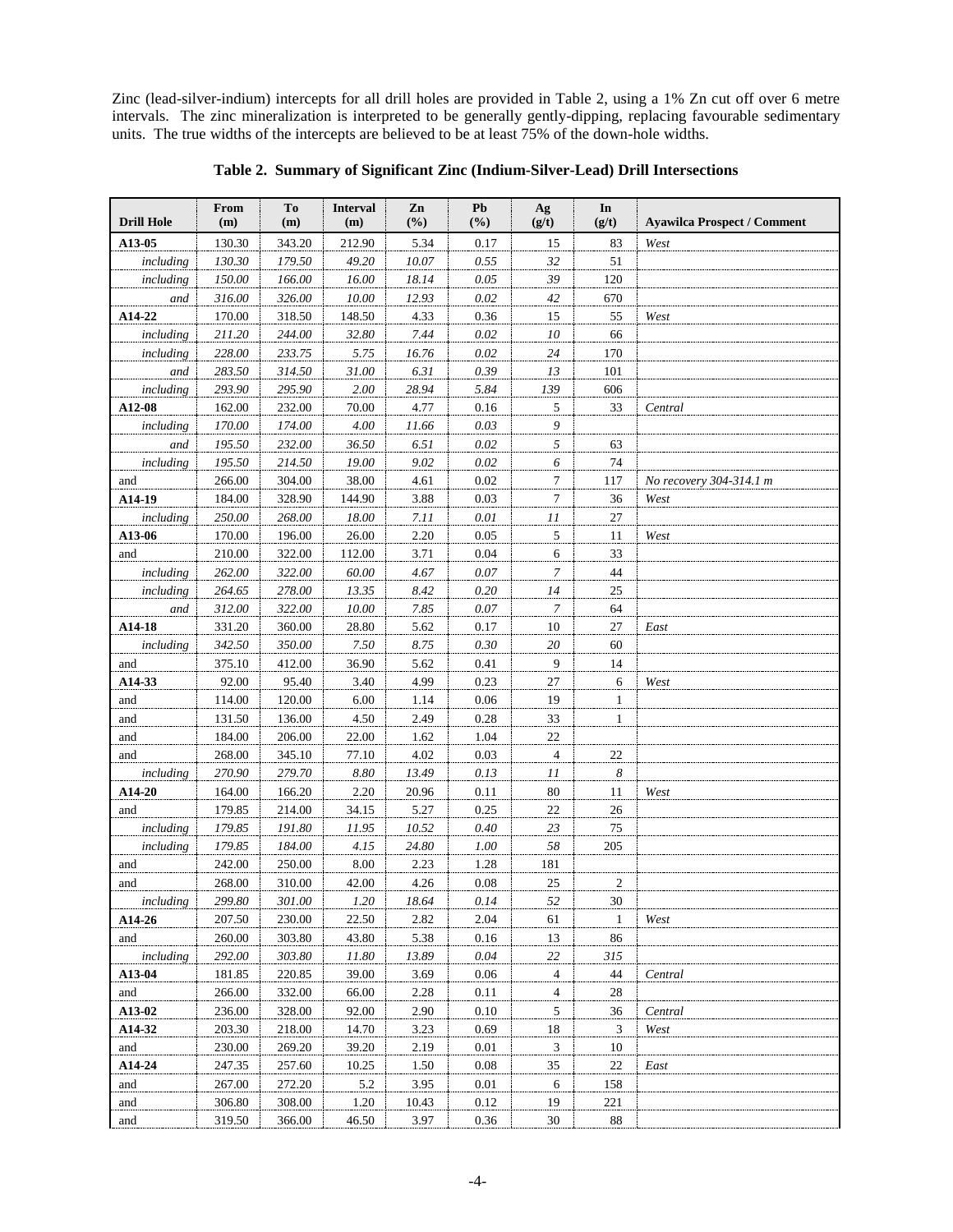| <b>Drill Hole</b> | From<br>(m) | To<br>(m) | <b>Interval</b><br>(m) | Zn<br>$(\%)$ | Pb<br>(%) | Ag<br>(g/t)    | In<br>(g/t)    | <b>Avawilca Prospect / Comment</b> |
|-------------------|-------------|-----------|------------------------|--------------|-----------|----------------|----------------|------------------------------------|
| and               | 389.40      | 397.10    | 7.70                   | 5.14         | 0.61      | 31             | 57             |                                    |
| and               | 448.00      | 450.00    | 2.00                   | 0.50         | 0.24      | 151            | 30             |                                    |
| <b>DD53</b>       | 226.00      | 280.00    | 54.00                  | 3.50         | 0.12      | 8              | 49             | West                               |
| and               | 292.00      | 315.10    | 23.10                  | 2.54         | 0.03      | 2              | 19             |                                    |
| A14-29            | 203.30      | 204.60    | 1.30                   | 12.88        | 0.10      | 13             | 130            | East                               |
| and               | 321.40      | 329.80    | 8.40                   | 5.86         | 0.06      | 7              | 12             |                                    |
| and               | 338.00      | 354.00    | 16.00                  | 3.03         | 0.04      | 3              | 22             |                                    |
| and               | 400.00      | 442.00    | 42.00                  | 3.25         | 0.28      | 15             | 12             |                                    |
| including         | 400.00      | 412.00    | 12.00                  | 7.03         | 0.02      | $\overline{4}$ | 10             |                                    |
| A14-31            | 98.00       | 104.00    | 6.00                   | 5.20         | 0.34      | 45             | 43             | East                               |
| and               | 200.00      | 212.00    | 12.00                  | 5.16         | 1.81      | 97             | 100            |                                    |
| and               | 310.00      | 315.00    | 5.00                   | 3.35         | 0.23      | 11             | 25             |                                    |
| and               | 322.10      | 325.50    | 3.40                   | 14.82        | 0.27      | 10             | 14             |                                    |
| and               | 411.20      | 414.20    | 3.00                   | 3.34         | 0.22      | 7              | 10             |                                    |
| A12-04A           | 260.00      | 280.00    | 20.00                  | 7.12         | 0.02      | 9              | 127            | West                               |
| including         | 266.00      | 278.00    | 12.00                  | 10.51        | 0.03      | 14             | 200            |                                    |
| <b>DD71</b>       | 196.00      | 200.00    | 4.00                   | 30.90        | 0.32      | 63             | 3              | West                               |
| A14-21            | 164.00      | 183.60    | 19.60                  | 5.67         | 0.02      | 8              | 81             | East                               |
| including         | 166.00      | 172.00    | 6.00                   | 10.15        | 0.04      | 14             | 153            |                                    |
| A14-23            | 49.00       | 49.50     | 0.50                   | 18.30        | 0.39      | 34             | <b>NA</b>      | West                               |
| and               | 270.00      | 278.00    | 8.00                   | 2.95         | 0.24      | 16             | 40             |                                    |
| and               | 288.00      | 308.00    | 20.00                  | 3.61         | 0.02      | 3              | 34             |                                    |
| DD52B             | 272.00      | 288.00    | 16.00                  | 6.00         | 0.12      | 8              | 54             | West. Includes 2m no recovery      |
| A12-09            | 216.00      | 245.50    | 29.50                  | 3.21         | 0.12      | 6              | 58             | Central                            |
| A13-01            | 224.00      | 236.00    | 12.00                  | 5.84         | 0.01      | 5              | 157            | Central                            |
| A14-27            | 176.00      | 183.10    | 7.10                   | 5.04         | 0.04      | 14             |                | Central                            |
| including         | 179.00      | 179.50    | 0.50                   | 31.62        | 0.05      | 27             |                |                                    |
| and               | 338.50      | 348.00    | 9.50                   | 4.14         | 0.12      | 6              | 38             |                                    |
| A14-25            | 228.00      | 249.50    | 21.50                  | 1.85         | 0.28      | 10             | NA             | West. No recovery 249.5-251.3 m    |
| and               | 306.00      | 320.00    | 14.00                  | 1.33         | 0.27      | 8              | NA             |                                    |
| A13-03            | 165.30      | 174.00    | 8.70                   | 4.31         | 0.57      | 11             | 10             | Central                            |
| A13-07            | 75.80       | 76.90     | 1.10                   | 30.00        | 0.06      | 54             | 187            | West                               |
| A13-12A           | 250         | 268       | 18.00                  | 3.84         | 0.03      | 5              | 56             | Central                            |
| and               | 280.00      | 292.00    | 12.00                  | 4.22         | 0.24      | 16             | 17             |                                    |
| A13-15            | 329.20      | 344.00    | 14.80                  | 4.80         | 0.01      | 5              | 101            | Central                            |
| A13-16            | 370.00      | 394.00    | 24.00                  | 2.80         | 0.01      | 2              | 110            | East                               |
| A13-17            | 372.10      | 396.00    | 23.90                  | 2.90         | 0.18      | 18             | $22\,$         | East                               |
| <b>DD70</b>       | 100.00      | 104.00    | 4.00                   | 10.45        | 0.04      | 59             | 14             | West                               |
| $\quad$ and       | 156.00      | 170.00    | 14.00                  | 4.18         | $0.07\,$  | 12             | $\overline{c}$ |                                    |
| <b>CDD46</b>      | 274.00      | 282.90    | 8.90                   | 1.56         | 0.25      | 9              | 17             |                                    |
| A14-30            | 166.00      | 178.40    | 12.40                  | 1.24         | 0.64      | 65             | $\mathbf{2}$   | West                               |
| and               | 236.00      | 248.00    | 12.00                  | 1.00         | 0.98      | 61             |                |                                    |
| and               | 264.00      | 266.00    | 2.00                   | 6.01         | 2.75      | $212\,$        |                |                                    |

**Notes:**

 $Zn = zinc$ ; Pb = lead; Ag = silver; In = indium; and NA = no assays available

• Down-hole intersections were calculated using a 1% zinc cut-off grade over 6 metre intervals.

• The above zinc drill intercepts, including drill hole collar information, were released on **February 10, 2015.** 

Zones of no recovery are due to highly broken or fault zones.

### *Tin - Copper Mineralization at Ayawilca*

Tinka announced significant tin-copper mineralization in several drill holes on [February 10, 2015.](http://www.tinkaresources.com/s/NewsReleases.asp?ReportID=695699&_Type=News&_Title=Tinka-Expands-Zinc-Tin-Copper-Mineralization-At-Ayawilca-Peru) The tin mineralization was discovered in the Central, East, and North Ayawilca areas following the re-assaying of nine 2012-2013 drill holes and the drilling of three holes in 2014. The tin-copper mineralization generally occurs beneath, and subjacent to, the zinc sulphide mineralization. No Mineral Resource estimates have yet been made for the tin-copper mineralization. The tin-copper footprint at Ayawilca, defined by drilling, now covers 1 kilometre by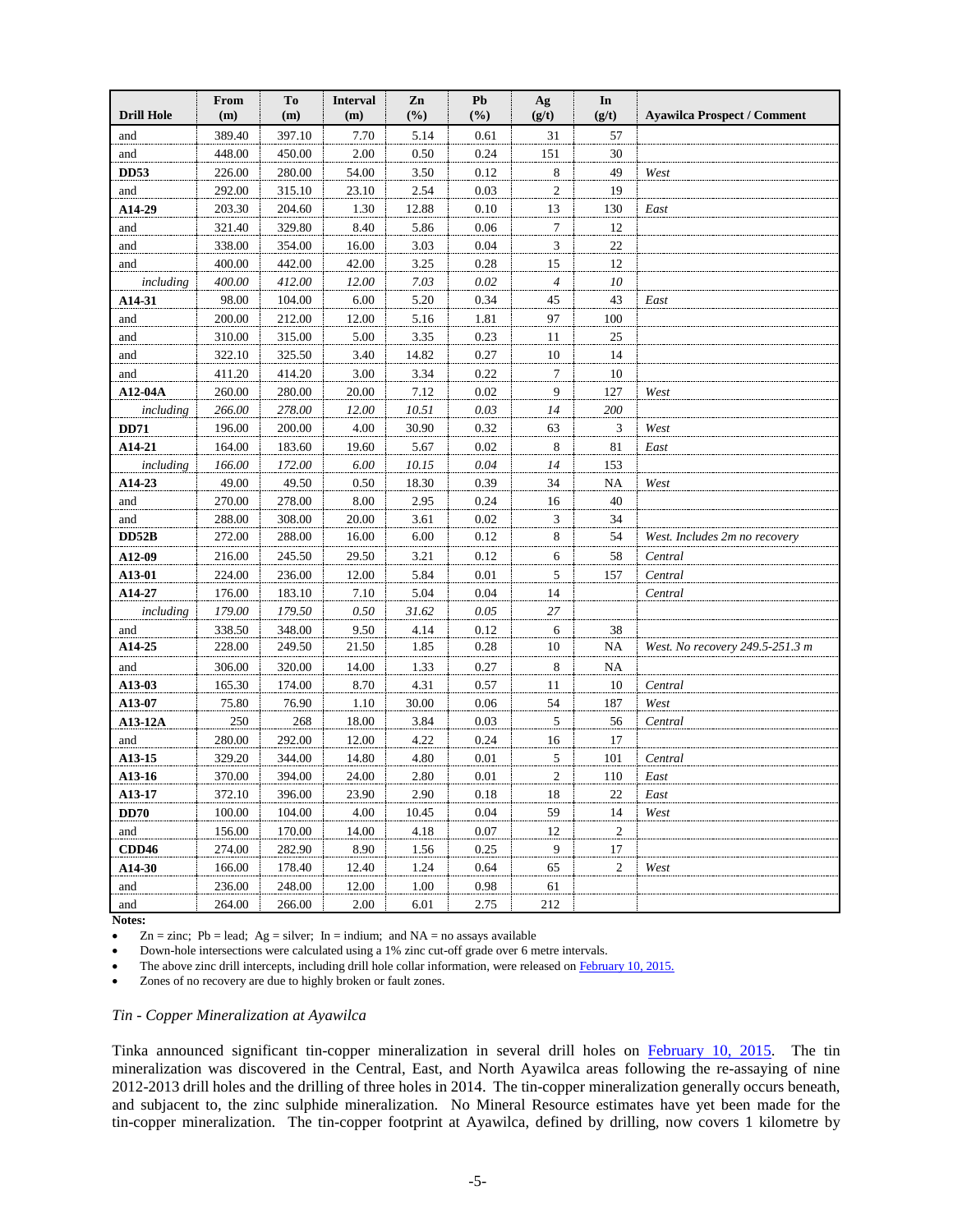0.5 kilometres, trending northeast, and remains open. Tin-copper mineralization occurs within flat-lying sulphide (pyrrhotite) lenses replacing limestone and in quartz veinlet 'stockworks' in metamorphic phyllite basement rocks, and is predominantly in the form of cassiterite (a tin oxide). Minor stannite and herzenbergite (tin sulphides) have also been recognized.

Significant tin-copper drill results include:

- A14-27: 30.0 metres at 0.15 % tin and 0.28 % copper from 354.0 metres depth;
- A14-28: 62.7 metres at 0.26 % tin, 0.17 % copper and 0.5 % zinc from 452.0 metres depth;
- CDD46: 10.5 metres at 0.82 % tin and 0.10 % copper from 252.0 metres depth;
- A13-11: 16.2 metres at 1.03% tin and 0.67% copper from 328.0 metres depth (hole stopped in mineralization at 344.2 metres) including 2.0 metres at 4.8% tin and 2.1% copper from 330 metres;
- A13-12A: 30.8 metres at 0.54% tin and 0.17% copper from 326 metres depth, including 2.0 metres at 2.5% tin and 0.2% copper from 326 metres depth (hole stopped in mineralization at 356.8 metres);
- A13-01: 76.0 metres at 0.21 % tin and 0.36% copper from 276 metres depth, including 8 metres at 0.94% tin and 0.43% copper.

### *Gravity Survey*

In December 2014, the Company completed a gravity survey covering  $12 \text{ km}^2$  at the Ayawilca - Colquipucro projects over a north-south strike length of approximately 5 km. Data points were collected on a 200 x 200 metre grid, with the main anomalies covered by a 100 x 100 metre grid. A large gravity anomaly was identified (+5mgal), covering an area of approximately  $3 \text{ km}^2$  coinciding with and extending beyond the footprint of the magnetic anomalies. The gravity anomaly is believed to be caused in part by semi-massive to massive sulphide accumulations.

During July 2015, the gravity survey was extended a further 5 km of strike to cover a total area of approximately 25 km<sup>2</sup>. The aim is to identify additional sulphide targets outside of the immediate Ayawilca - Colquipucro project areas. This newly acquired data is currently being interpreted.

# *IP Geophysics*

During the quarter Tinka carried out an extensive IP geophysical survey covering 9 km<sup>2</sup> of prospective ground at Ayawilca - Colquipucro, with the data modelled from surface to a maximum depth of 500 metres below surface\*. Results show a number of strong, coherent chargeability anomalies in the depth range of 150 to 450+ metres, interpreted as zones of disseminated sulphides believed to be highly prospective for zinc. Many of these IP anomalies occur beyond the extents of the Inferred Mineral ZnEq Resource. The most significant IP chargeability anomaly, covering approximately 1 km<sup>2</sup> at Chaucha, is open to the north, is coincident with a zinc-in-soil anomaly, and has had no previous drilling.

\* A conventional pole-dipole IP survey was carried out on eleven 300 metre-spaced lines each orientated 060 degrees azimuth, using electrode spacing of 120 metres. The data was modelled with a high degree of confidence from surface to maximum depths of between 400 and 500 metres.

# *Current Drill Program*

On July 28, 2015, Tinka announced the commencement of a 10,000 metre drill program at Ayawilca with a focus on drill testing extensions of the Inferred Mineral Resource at East, Central and West Ayawilca as well as testing new targets. Up to 24 step-out holes are planned with two rigs drilling concurrently. The program is expected to take around 4 months to complete, with results to be released once assays become available and interpreted. The drill program will commence at East Ayawilca where zinc mineralization is open in all directions. East Ayawilca has zinc intercepts which were not included in the resource calculation due to the sparsity of past drilling (including 19.6 metres at 5.7% zinc and 81 g/t indium from 164 metres depth: hole A14-21). Drill holes are also planned at West and Central Ayawilca where zinc mineralization is open in two directions along strike and where tin-copper mineralization was discovered at depth.

### *New Permits*

The Company is requesting an extension of the drill permits at the Colquipucro project to allow prospective zinc sulphide areas to be drill tested, including Chaucha, North Ayawilca, and Zone 3. A new access agreement has been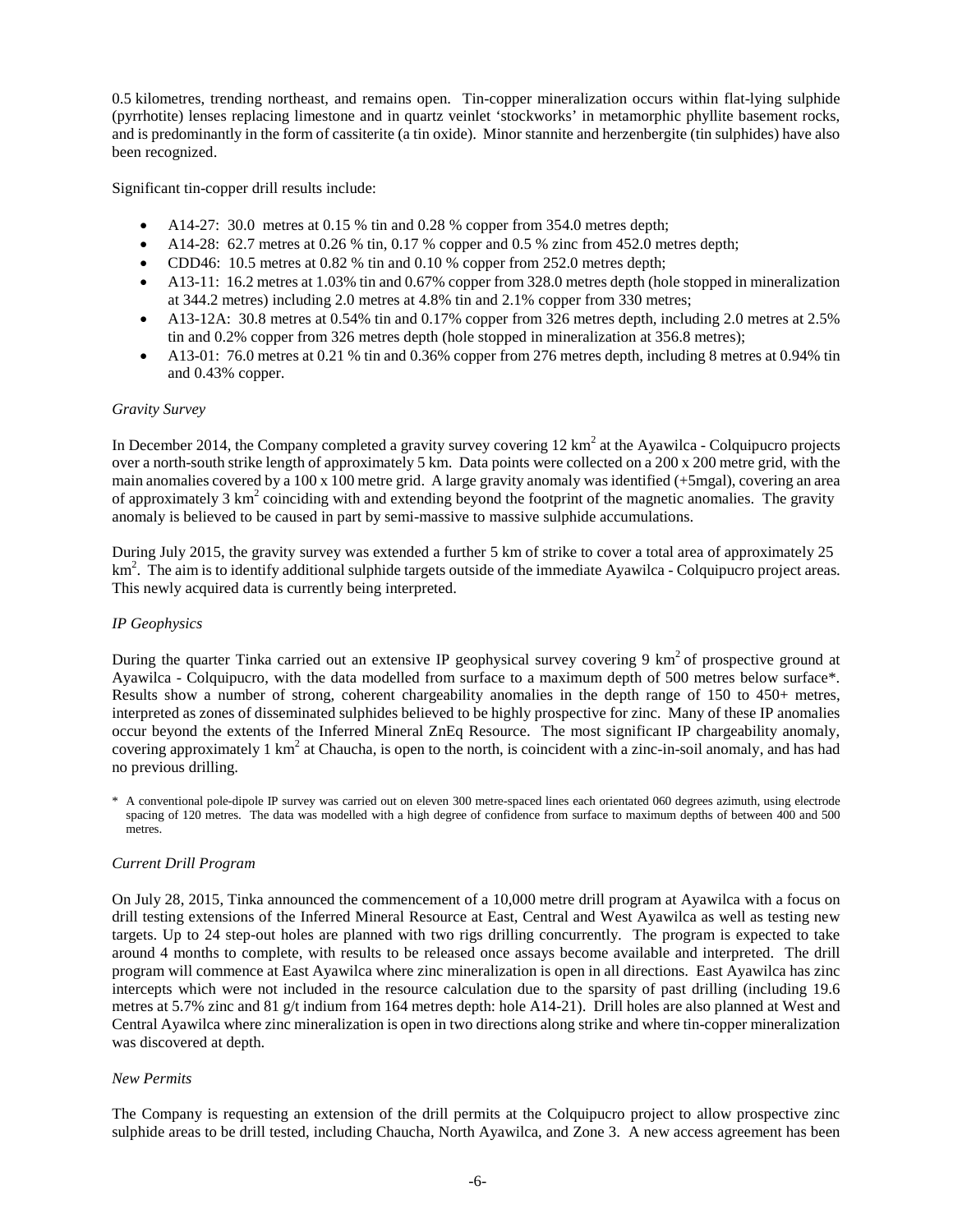negotiated and agreed with the Pillao community to allow the Company access to several untested target areas within than community. The documentation required for the new permits is in preparation, and will be submitted to the authorities during the next quarter. The Company expects the extended permit to be granted in early 2016.

Readers are encouraged to read the entire technical report entitled "Technical Report on the Mineral Resource Estimate for the Ayawilca-Colquipucro Property, Department of Pasco, Peru", dated March 25, 2015 which can be found under the Company's profile on SEDAR at [http://www.sedar.com](http://www.sedar.com/) or on the Company's website at [http://www.tinkaresources.com](http://www.tinkaresources.com/)

# *Colquipucro Silver Project*

Colquipucro is a near-surface, sandstone-hosted, silver oxide project just 2 kilometres north of Ayawilca.

## *Mineral Resource Estimate*

In February 2015 the Company announced an updated Mineral Resource estimate at Colquipucro [\(see PR February 26](http://www.tinkaresources.com/s/NewsReleases.asp?ReportID=697874&_Type=News&_Title=Tinka-Announces-Initial-Inferred-Zinc-Resource-of-13.3-Million-Tonnes-Gradi...)  [2015\)](http://www.tinkaresources.com/s/NewsReleases.asp?ReportID=697874&_Type=News&_Title=Tinka-Announces-Initial-Inferred-Zinc-Resource-of-13.3-Million-Tonnes-Gradi...). Mineral Resources are reported within a preliminary pit shell generated in Whittle software at a cut-off of 15 g/t Ag. Indicated Mineral Resources are estimated to total 7.4 million tonnes at an average grade of 60 g/t Ag containing 14.3 million ounces of Ag (Table 3). Inferred Mineral Resources are estimated to total 8.5 million tonnes at an average grade of 48 g/t Ag containing 13.2 million ounces of Ag. A small amount of mineralization was not captured by the Whittle shell.

Mineral Resources are contained within ten north-dipping high grade zones, a gently dipping basal zone, and a low grade halo that encompasses all high grade zones. Overall, the mineral resource covers a region 550 metres in the north-south direction by 380 metres in the east-west direction by about 75 metres thick. The deposit is located on a topographic high and ranges between 4,160 and 4,360 metres elevation. No mineral reserves have yet been estimated at Colquipucro.

| <b>Classification</b> | Tonnage (Mt) | Ag(Moz)    |
|-----------------------|--------------|------------|
| Indicated             |              | $\sqrt{ }$ |
| nferred)              |              |            |

# **Table 3. Mineral Resources at Colquipucro as of February 23, 2015**

Notes:

1. CIM definitions were followed for mineral resources.

2. Mineral resources are reported within a preliminary pit-shell and above a cut-off grade of 15 g/t Ag.

- 3. The cut-off grade is based on a price of US \$24 per ounce silver.
- 4. Numbers may not add due to rounding.

The drill database includes 8,003 m in 45 drill holes. A set of cross-sections and level plans were interpreted to construct three-dimensional wireframe models at a cut-off grade of 60  $g/t$  Ag for the high grade zones and 15  $g/t$  Ag for the low grade halo mineralization. Prior to compositing to two metre lengths, high Ag values were cut to  $360 \text{ g/t}$ Ag in the high grade lenses, and 120 g/t Ag in the low grade halo domain. Block model grades within the wireframe models were interpolated by inverse distance cubed. Density values were estimated from 41 measurements to be 2.48  $t/m<sup>3</sup>$ . Classification into the Indicated and Inferred categories was guided by the drill hole spacing and the continuity of the mineralized zones.

# *Drill Results*

Tinka has completed 8,003 metres in 45 holes of diamond drilling at Colquipucro in several programs. Results of the most recent drill program of 1,578 metres in ten holes were released on [January 15, 2015.](http://www.tinkaresources.com/s/NewsReleases.asp?ReportID=691218&_Type=News&_Title=Tinka-Announces-Results-Of-1600-Metre-Ten-Hole-Drill-Program-At-Colquipucro...) Seven holes (CDD39 to CDD45) intersected near-surface, oxidized, silver mineralization over substantial thicknesses. Three other holes (CDD36 - CDD38) were step-out holes testing the extension of mineralization to the northwest with one hole intersecting significant grade. Table 4 summarizes all of Tinka's drill intersections at Colquipucro, using a 15 g/t silver cut-off over 6 metre intervals.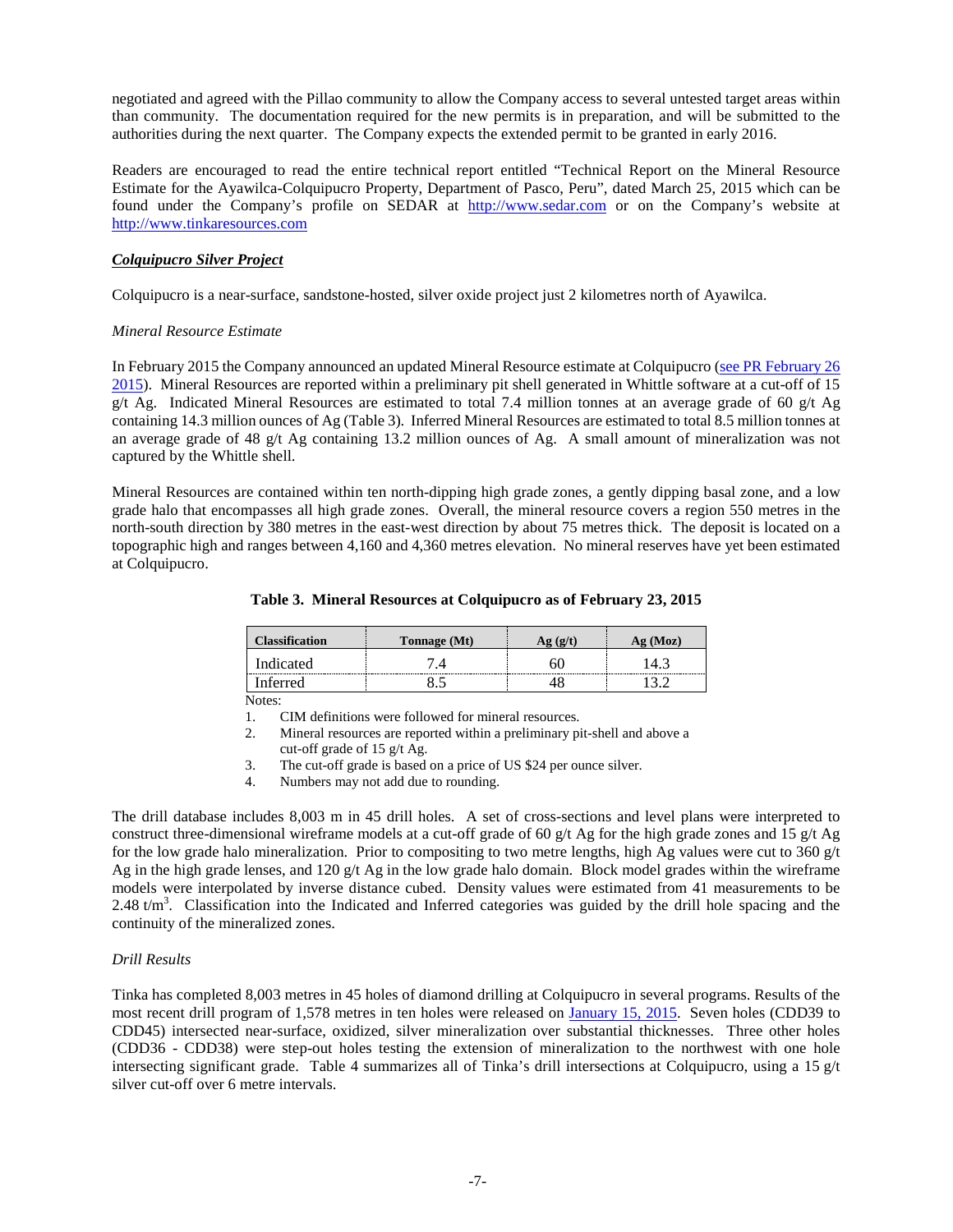The silver mineralization is hosted by oxidized quartz sandstones (Goyllar Group) dipping gently to the southwest. The oxide mineralization occurs in fractured rocks with iron oxides (goethite, jarosite, hematite) after primary sulphides with or without manganese oxide. Relict sulphides are rare, with galena being observed on occasion. Mineralization appears to be enriched at the lower contact of the sandstone with limestone, and in east-west trending fracture zones which dip at moderate angles (30 to 60 degrees) to the north. Beneath the sandstone lies an altered limestone unit approximately 150 metres thick. The limestone hosts minor zinc mineralization at Colquipucro (oxidized or transitional). The true widths of the drill intercepts are between 60% and 100% of the reported down-hole widths.

| <b>Drill Hole</b>         | From       | To<br>(m)     | <b>Interval</b><br>(m) | <b>Silver</b> | <b>Comment</b>                  |
|---------------------------|------------|---------------|------------------------|---------------|---------------------------------|
|                           | (m)<br>4.0 | 140.0         |                        | (g/t)         |                                 |
| <b>CDD45</b>              | 40.0       | 54.0          | 136.0<br>14.0          | 75            | 2.7m no recovery in 4 intervals |
| including<br><b>CDD44</b> | 6.0        |               | 74.0                   | 211<br>54     |                                 |
|                           | 90.0       | 80.0<br>150.0 | 60.0                   | 92            |                                 |
| and                       |            |               |                        |               |                                 |
| including                 | 118.0      | 128.1         | 10.1                   | 264           |                                 |
| including                 | 136.0      | 140.0         | 4.0                    | 383           |                                 |
| CDD43                     | 26.0       | 32.0          | 6.0                    | 40            |                                 |
| and                       | 62.0       | 72.0          | 10.0                   | 30            |                                 |
| and                       | 86.0       | 94.0          | 8.0                    | 34            |                                 |
| and                       | 104.0      | 142.9         | 38.9                   | 200           | 6.9m no recovery in 3 intervals |
| including                 | 120.7      | 131.7         | 11.0                   | 605           |                                 |
| <b>CDD42</b>              | 20.0       | 96.0          | 76.0                   | 61            |                                 |
| including                 | 58.0       | 66.0          | 8.0                    | 177           |                                 |
| <b>CDD41</b>              | 6.0        | 92.0          | 86.0                   | 90            | 7.1m no recovery in 3 intervals |
| including                 | 18.0       | 44.0          | 26.0                   | 119           |                                 |
| including                 | 66.0       | 78.0          | 12.0                   | 198           | 0.8m no recovery in 1 interval  |
| <b>CDD40</b>              | 1.2        | 90.0          | 88.8                   | 50            |                                 |
| and                       | 154.0      | 216.0         | 62.0                   | 51            |                                 |
| including                 | 202.0      | 208.0         | 6.0                    | 169           |                                 |
| <b>CDD39</b>              | 10.0       | 16.0          | 6.0                    | 47            |                                 |
| and                       | 36.0       | 84.0          | 48.0                   | 25            | 1.5m no recovery in 1 interval  |
| and                       | 94.0       | 134.5         | 40.5                   | 140           |                                 |
| including                 | 102.0      | 106.0         | 4.0                    | 699           |                                 |
| <b>CDD37</b>              | 22.0       | 28.0          | 6.0                    | 105           |                                 |
| <b>CDD34</b>              | 74.0       | 112.3         | 38.3                   | 56            | 0.8m no recovery in 1 interval  |
| <b>CDD33</b>              | 28.0       | 54.0          | 26.0                   | 37            |                                 |
| <b>CDD31</b>              | 2.0        | 70.5          | 68.5                   | 55            |                                 |
| CDD30                     | 2.0        | 106.0         | 104.0                  | 96            | 1.8m no recovery in 1 interval  |
| including                 | 58.0       | 70.0          | 12.0                   | 156           |                                 |
| including                 | 92.0       | 106.0         | 14.0                   | 201           |                                 |
| CDD <sub>29</sub>         | 2.0        | 124.0         | 122.0                  | 76            | 3.8m no recovery in 2 intervals |
| including                 | 44.0       | 68.0          | 24.0                   | 123           |                                 |
| including                 | 106.0      | 120.0         | 14.0                   | 189           | 0.4m no recovery in 1 interval  |
| and                       | 158.0      | 180.0         | 22.0                   | 23            | 3.9m no recovery in 2 intervals |
| <b>CDD28</b>              | 22.0       | 132.0         | 108.0                  | 57            | 3.6m no recovery in 2 intervals |
| including                 | 128.0      | 132.0         | 4.0                    | 521           |                                 |
| CDD27                     | 94.0       | 136.7         | 42.7                   | 96            |                                 |
| including                 | 118.0      | 126.0         | 8.0                    | 298           |                                 |
| CDD <sub>26</sub>         | 24.0       | 32.5          | 8.5                    | 206           |                                 |
| and                       | 84.0       | 162.0         | 78.0                   | 38            |                                 |
| <b>CDD25</b>              | $6.0\,$    | 52.0          | 46.0                   | 35            |                                 |
| and                       | 70.0       | 114.0         | 44.0                   | 36            |                                 |

**Table 4. Summary of Significant Silver Oxide Drill Intersections at Colquipucro**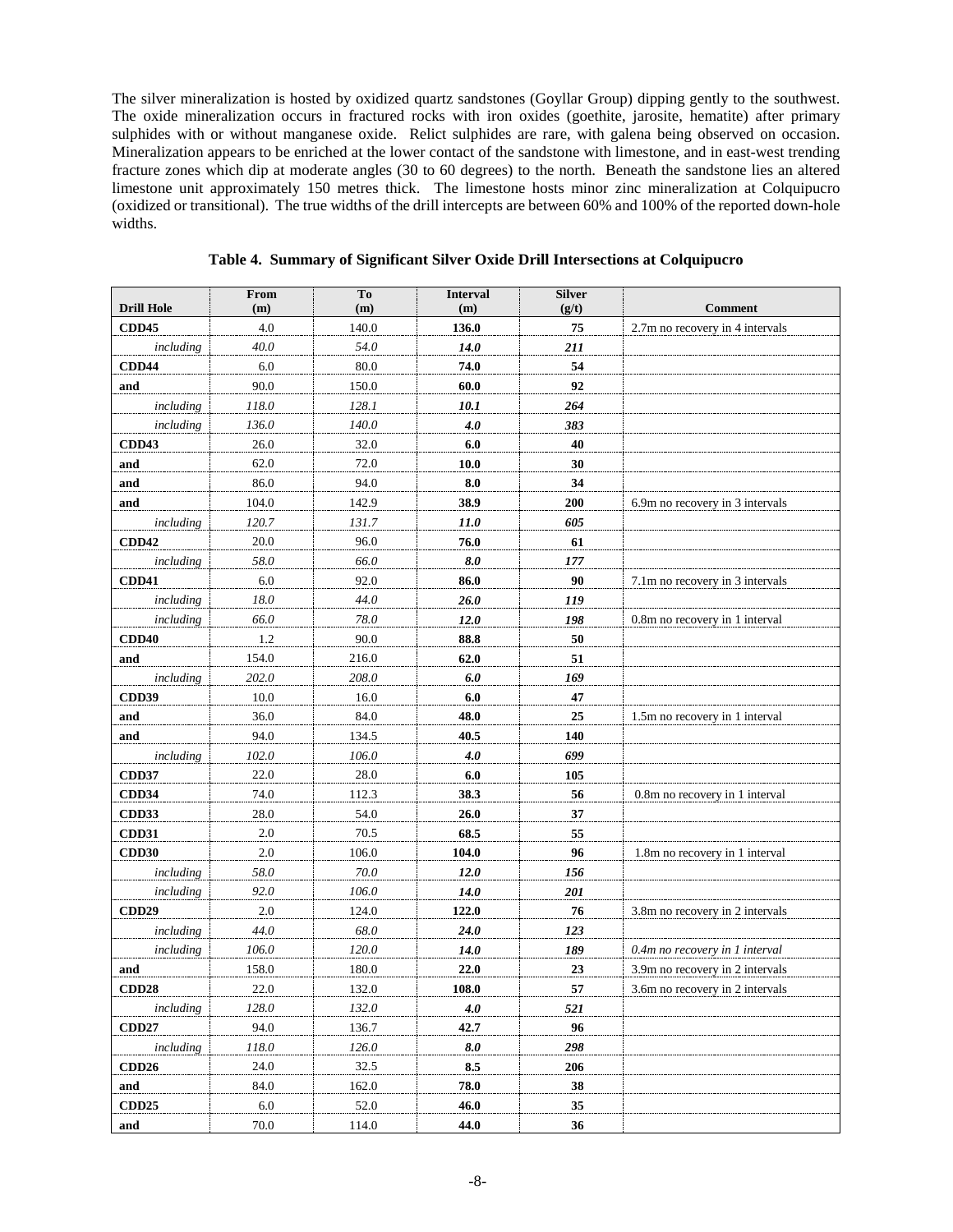|                   | From    | To      | <b>Interval</b> | <b>Silver</b> |                                 |
|-------------------|---------|---------|-----------------|---------------|---------------------------------|
| <b>Drill Hole</b> | (m)     | (m)     | (m)             | (g/t)         | <b>Comment</b>                  |
| <b>CDD24</b>      | 30.0    | 62.0    | 32.0            | 48            |                                 |
| <b>CDD23</b>      | 12.0    | 92.0    | 80.0            | 105           |                                 |
| including         | 20.0    | 30.0    | 10.0            | 199           |                                 |
| including         | 38.0    | 52.0    | 14.0            | 179           |                                 |
| including         | 82.0    | 86.0    | 4.0             | 306           |                                 |
| CDD <sub>22</sub> | 12.0    | 98.0    | 86.0            | 80            | 1.5m no recovery in 1 interval  |
| including         | 14.0    | 28.0    | 14.0            | 132           |                                 |
| including         | 89.6    | 96.0    | 6.4             | 214           |                                 |
| <b>CDD21</b>      | 14.0    | 108.0   | 94.0            | 91            | 1.3m no recovery in 1 interval  |
| including         | 66.0    | 78.0    | 12.0            | 125           |                                 |
| CDD20             | 22.0    | 88.0    | 66.0            | 30            | 10.4m no recovery in 2 workings |
| CDD19             | 16.0    | 68.0    | 52.0            | 128           |                                 |
| including         | 56.0    | 64.0    | 8.0             | 425           |                                 |
| CDD18             | 100.0   | 124.5   | 24.5            | 23            | 0.5m no recovery in 1 interval  |
| CDD16             | 50.0    | 68.0    | 18.0            | 37            |                                 |
| and               | 85.0    | 98.0    | 13.0            | 102           |                                 |
| and               | 118.0   | 146.0   | 28.0            | 25            | 3.4m no recovery in 2 intervals |
| CDD14             | 22.0    | 32.0    | 10.0            | 66            |                                 |
| and               | 18.0    | 88.0    | 70.0            | 123           |                                 |
| including         | 50.0    | 62.0    | 12.0            | 240           |                                 |
| and               | 104.0   | 118.0   | 14.0            | 87            |                                 |
| CDD12             | 20.0    | 62.0    | 42.0            | 31            |                                 |
| and               | 70.0    | 92.0    | 22.0            | 71            |                                 |
| including         | 84.0    | 90.0    | 6.0             | 157           |                                 |
| CDD11             | 0.0     | 80.0    | 80.0            | 65            |                                 |
| including         | 2.0     | 8.0     | 6.0             | 221           |                                 |
| and               | 88.0    | 146.0   | 58.0            | 123           |                                 |
| including         | 138.0   | 146.0   | 8.0             | 551           |                                 |
| CDD10             | 120.0   | 142.0   | 22.0            | 31            |                                 |
| CDD9              | 42.0    | 66.0    | 24.0            | 39            |                                 |
| CDD7              | 80.0    | 88.0    | 8.0             | 113           |                                 |
| CDD <sub>6</sub>  | 0.0     | 66.0    | 66.0            | 83            |                                 |
| including         | $0.0\,$ | $8.0\,$ | 8.0             | 103           |                                 |
| including         | 28.0    | 52.0    | 24.0            | 129           |                                 |
| and               | 116.0   | 120.0   | 4.0             | 212           |                                 |
| CDD4              | 0.0     | 54.0    | 54.0            | 67            |                                 |
| including         | $14.0$  | 26.0    | 12.0            | 176           |                                 |
| and               | 96.0    | 128.0   | 32.0            | 265           |                                 |
| including         | 122.0   | 128.0   | $6.0\,$         | 1003          |                                 |
| CDD <sub>3</sub>  | 0.0     | 32.0    | 32.0            | 65            |                                 |
| including         | $2.0\,$ | $4.0\,$ | 2.0             | 486           |                                 |
| and               | 146.0   | 148.0   | 2.0             | 664           |                                 |
| and               | 162.0   | 186.0   | 24.0            | 80            |                                 |
| CD <sub>D</sub> 2 | 62.0    | 98.0    | 36.0            | 55            |                                 |
| CD <sub>D</sub> 1 | 0.0     | 34.0    | 34.0            | 55            |                                 |
| including         | $0.0\,$ | 4.0     | 4.0             | 154           |                                 |
| and               | 66.0    | 106.0   | 40.0            | 35            |                                 |

**Disclaimer: Non-recovered intervals have been assumed to contain zero grade. NSR = No significant result.**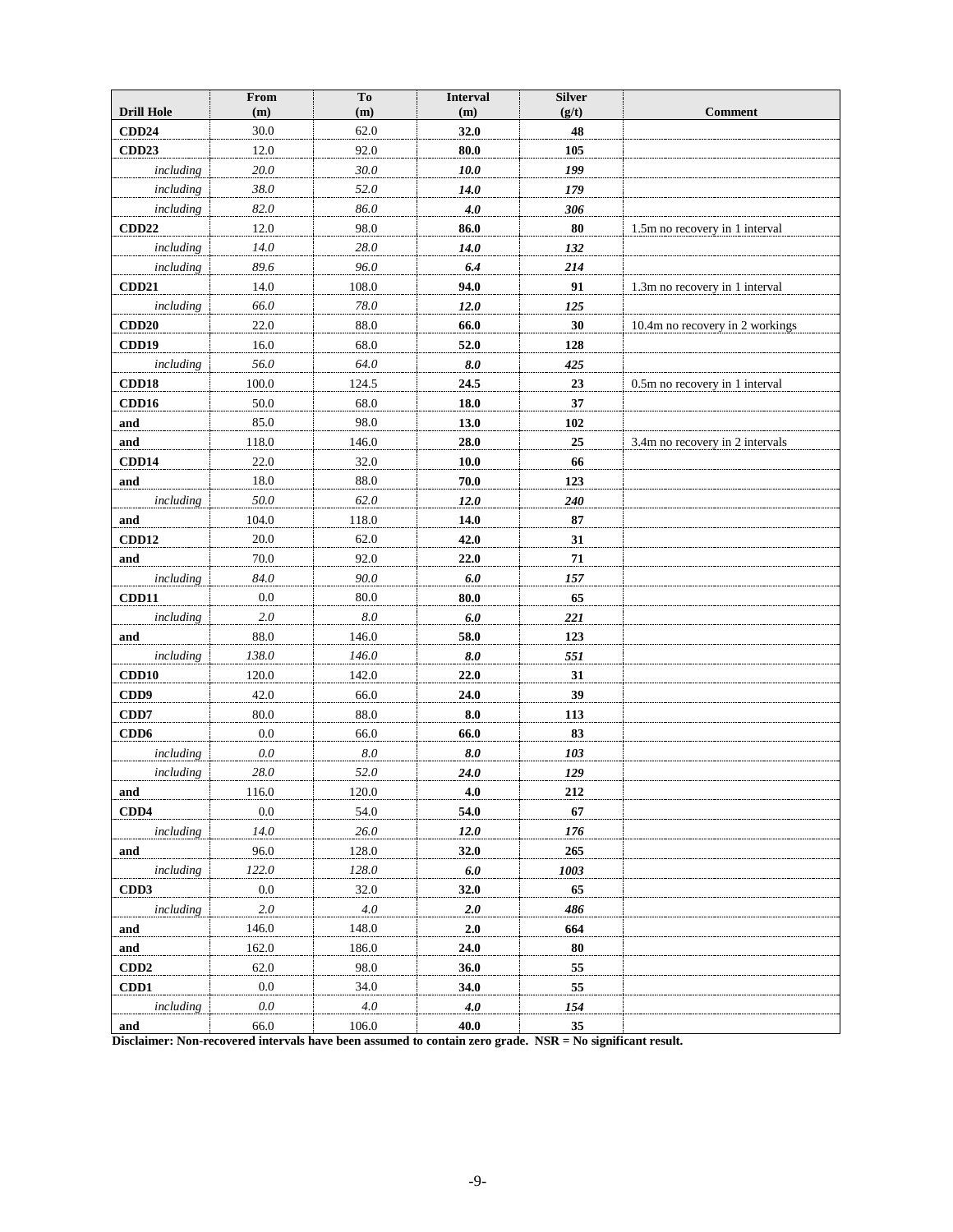# *Upcoming Exploration*

Detailed metallurgical test work of the silver oxide mineralization is currently being undertaken. This work will determine the likely recoveries of any future silver leach operation. Management is continuing to assess options to advance this project.

Readers are encouraged to read the entire technical report entitled "Technical Report on the Mineral Resource Estimate for the Ayawilca-Colquipucro Property, Department of Pasco, Peru", dated March 25, 2015 which can be found under the Company's profile on SEDAR at [http://www.sedar.com](http://www.sedar.com/) or on the Company's website at [http://www.tinkaresources.com](http://www.tinkaresources.com/)

## *Other Projects in Peru*

## *Rurimarac*

The Rurimarac gold project, located in the Department of Ancash in central Peru, is located 35 km from Barrick's Pierina gold mine (10 Moz). The property consists of two 100%-owned Tinka mining concessions for 2,000 ha. Mariana Resources Limited has recently terminated the option agreement on the Rurimarac properties with no drilling completed.

The principal target at Rurimarac lies beneath an outcropping zone of oxide gold mineralization at the contact between siltstone and diorite exposed for almost 1km. Previous sampling in 65 pit and trench samples up to 1 metre deep ranged in grade from 0.1 g/t to 39 g/t gold, with an average grade of 5.1 g/t gold. A single past drill hole which tested the main geochemical target intersected 6 metres @ 3.3g/t gold from 60 metres depth in oxidized rocks.

Tinka is continuing to review options to move this project forward.

## *Parihuana*

The Company has a 50% joint-venture interest with Duran Ventures Inc. on the Parihuana properties in the Department of Ayacucho 350 km southeast of Lima. The property covers 1,500 hectares of mining concessions. A number of small artisanal mine workings are known. A ground magnetic survey was completed in Q4 2014. This was followed up with surface sampling and mapping in Q1 2015, which identified copper-bearing skarn in limited outcrop surrounding an intrusive rock. The data on these properties is under revision.

# *Esqueleto*

Esqueleto consisting of 1,000 ha, is located a few kilometres from the Los Calatos porphyry copper-molybdenum project in the Department of Moquegua, southern Peru. Los Calatos has a Measured and Indicated Mineral Resource estimate from surface to 700 metres depth of 413 M tonnes at 0.37% copper and 0.026 % molybdenum (Metminco website, 2015).

No known mineralization is known on the Esqueleto property, however it occurs along a well-known porphyry trend and may have prospectivity underneath shallow volcanic cover rocks.

### **Qualified Person**

The qualified person for the Company's projects, Dr. Graham Carman (FAUSIMM), President and CEO of the Company, has reviewed and approved the technical information in this MD&A.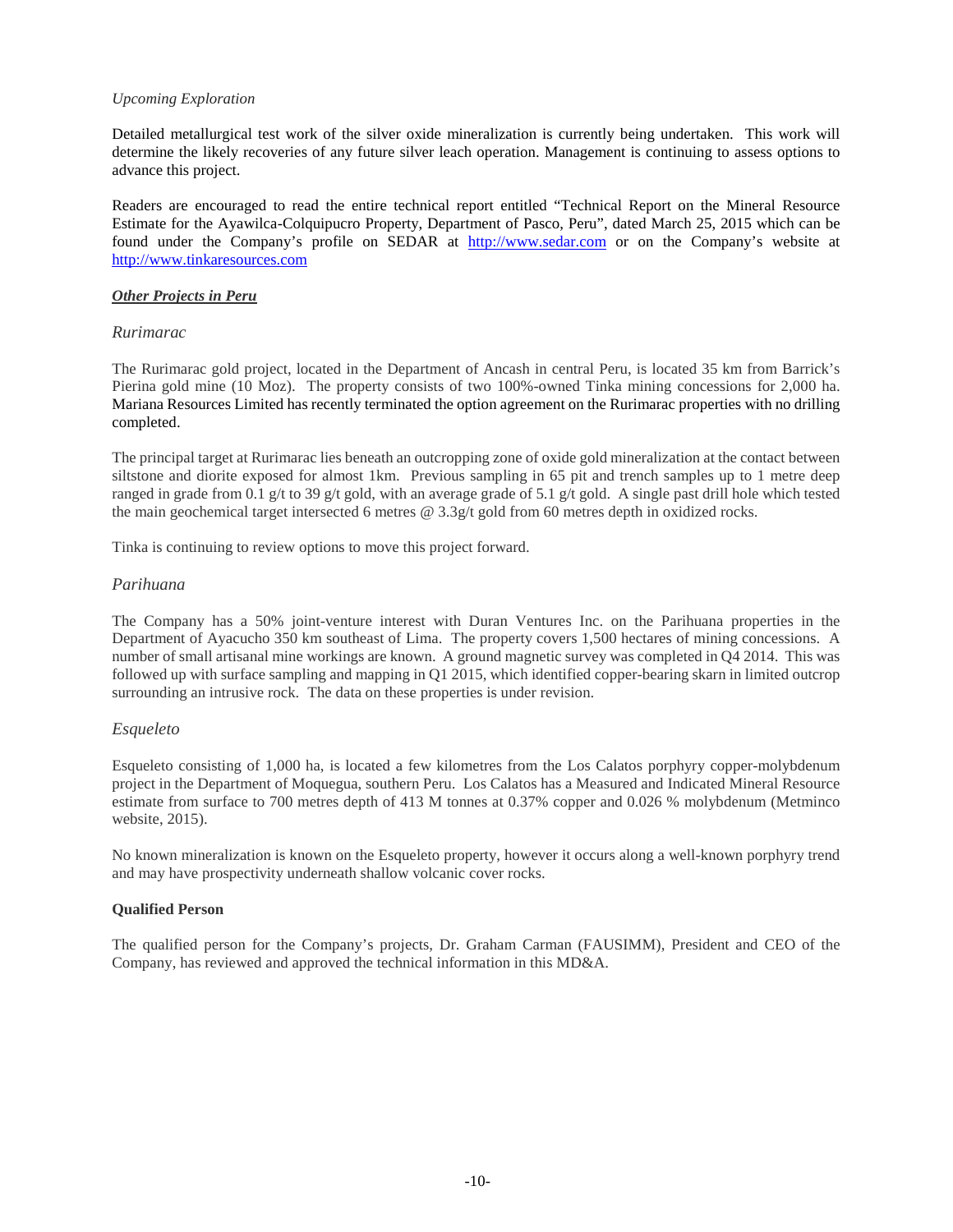# **Selected Financial Data**

The following selected financial information is derived from the unaudited condensed consolidated interim financial statements of the Company.

|                                      |                       | <b>Fiscal 2015</b>          |                      | Fiscal 2014                   |                              |                              |                      | Fiscal 2013                   |
|--------------------------------------|-----------------------|-----------------------------|----------------------|-------------------------------|------------------------------|------------------------------|----------------------|-------------------------------|
|                                      | Jun. 30<br>2015<br>\$ | <b>Mar. 31</b><br>2015<br>S | Dec. 31<br>2014<br>S | <b>Sept. 30</b><br>2014<br>\$ | <b>Jun. 30</b><br>2014<br>\$ | <b>Mar. 31</b><br>2014<br>\$ | Dec. 31<br>2013<br>S | <b>Sept. 30</b><br>2013<br>\$ |
| <b>Operations:</b>                   |                       |                             |                      |                               |                              |                              |                      |                               |
| Revenues                             | Nil                   | Nil                         | Nil                  | Nil                           | Nil                          | Nil                          | Nil                  | Nil                           |
| <b>Expenses</b>                      | (821, 367)            | (365,039)                   |                      | $(415,041)$ $(1,275,698)$     | (265, 424)                   | (280, 652)                   | (293,080)            | (279, 605)                    |
| Other items                          | (5,172)               | 99,574                      | 45,708               | (1,744,396)                   | (6,734)                      | 28,890                       | 32,123               | (43, 498)                     |
| Net loss and<br>comprehensive loss   | (826, 539)            | (265, 465)                  |                      | $(369, 333)$ $(3, 020, 094)$  | (272, 158)                   | (251,762)                    | (260, 957)           | (323, 103)                    |
| Loss per share<br>-basic and diluted | (0.01)                | (0.00)                      | (0.00)               | (0.04)                        | (0.00)                       | (0.00)                       | (0.00)               | (0.02)                        |
| Dividends per share                  | Nil                   | Nil                         | Nil                  | Nil                           | <b>Nil</b>                   | Nil                          | Nil                  | Nil                           |
| <b>Balance Sheet:</b>                |                       |                             |                      |                               |                              |                              |                      |                               |
| Working capital                      |                       |                             |                      |                               |                              |                              |                      |                               |
| (deficiency)                         | 8,807,814             | 2,500,327                   | 3,313,893            | 5,490,211                     | (71,310)                     | 291,704                      | 1,134,633            | 1,440,632                     |
| Total assets                         | 25,737,199            | 19,010,500                  | 19,251,893           | 19,698,993                    | 12,686,543                   | 12,415,332                   | 12,614,148           | 11,868,307                    |
| Total long-term liabilities          | Nil                   | Nil                         | Nil                  | Nil                           | Nil                          | Nil                          | Nil                  | Nil                           |

### **Results of Operations**

*Three Months Ended June 30, 2015 Compared to Three Months Ended March 31, 2015*

During the three months ended June 30, 2015 ("Q3") the Company reported a net loss of \$826,539, compared to a net loss of \$265,465 for the three months ended March 31, 2015 ("Q2"), an increase in loss of \$561,074. The increase in loss in Q3 was attributed primarily to:

- (i) an increase of \$64,125 in professional fees from \$52,083 in Q2 to \$116,208 in Q3, mainly reflecting a severance payment of \$54,000 made in Q3 to Mr. John Nebocat, the Company's former VP of Exploration; and
- (ii) a \$430,618 increase in share-based compensation. During Q3 the Company granted share options to purchase 5,120,000 common shares and recorded compensation expense of \$434,608. During Q2 the Company did not grant any share options. In addition, during Q3 the Company recorded share-based compensation of \$13,824, compared to \$17,814 during Q2, on the vesting of share options which were previously granted.

## *Nine Months Ended June 30, 2015 Compared to Nine Months Ended June 30, 2014*

During the nine months ended June 30, 2015 (the "2015 period"), the Company reported a net loss of \$1,461,337 (\$0.01 per share), compared to a net loss of \$784,877 (\$0.01 per share) for the nine months ended June 30, 2014 (the "2014 period"), an increase in loss of \$676,460.

General and administrative expenses increased by \$762,291, from \$839,156 during the 2014 period to \$1,601,447 during the 2015 period. Specific expenses of note are as follows:

- (i) during the 2015 period the Company was billed \$31,225 (2014 \$31,250) for accounting and administration services provided by Chase Management Ltd. ("Chase") a private company owned by Mr. Nick DeMare, the Chief Financial Officer ("CFO") and a director of the Company. In addition, the Company was billed \$3,015 (2014 - \$3,015) by Chase for office space provided;
- (ii) Dr. Graham Carman is currently paid a monthly fee of \$18,333 in his capacity as President of the Company. During the 2015 period the Company paid a total of \$165,000 to Dr. Carman. During the 2014 period the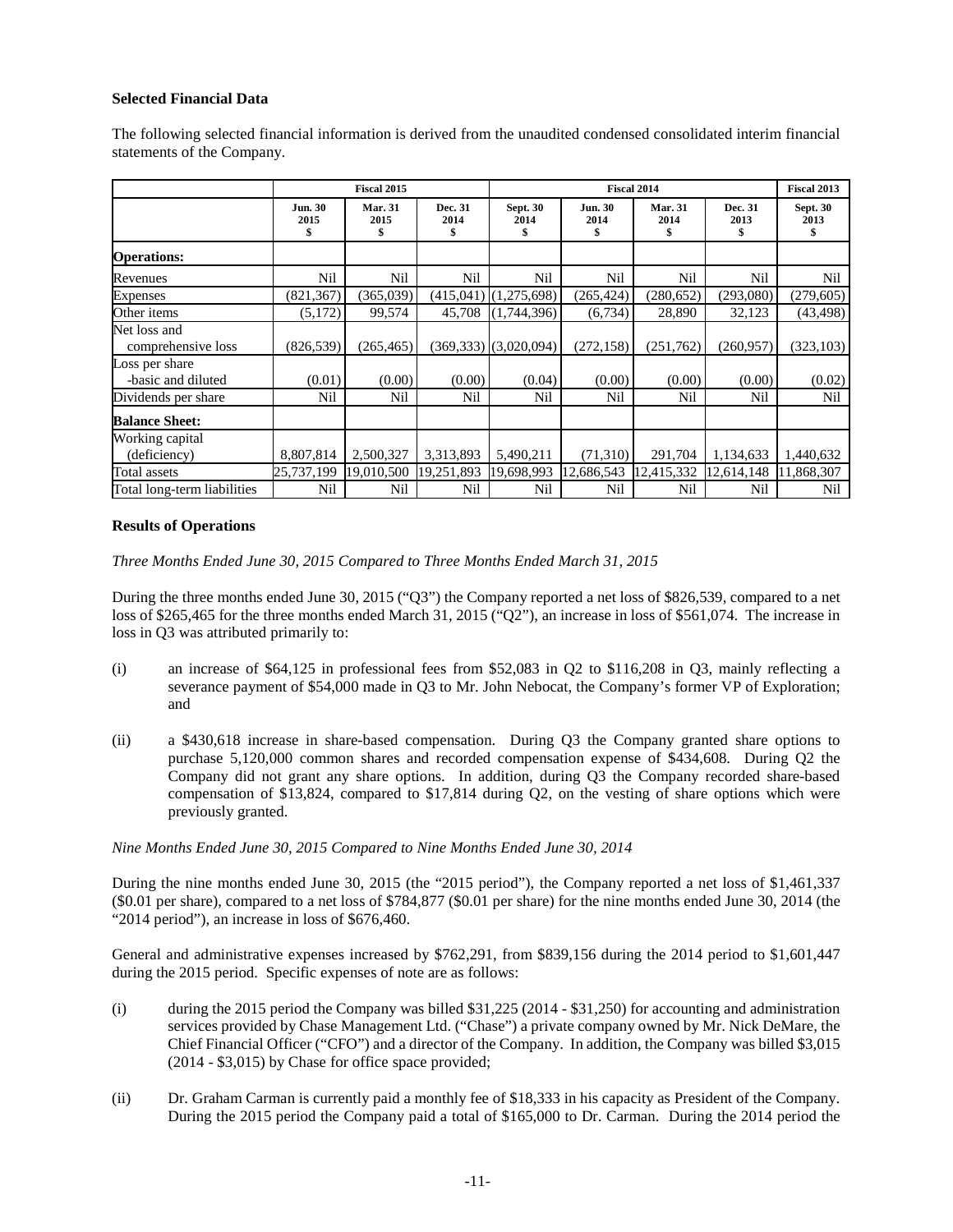Company paid a total of \$90,000 (\$10,000 per month) to Mr. Andrew Carter as the Company's then President. These fees are reported as management fees;

- (iii) during the 2015 period the Company incurred \$207,181 (2014 \$78,970) for professional expenses, of which \$129,607 (2014 - \$54,000) was billed by directors, officers and the former Vice-President of Exploration of the Company, \$26,736 (2014 - \$16,340) was reimbursed to public companies with certain common directors for shared personnel, office and other costs and \$50,838 (2014 - \$8,630) was billed by various parties for financial advisory services. The Company also capitalized \$82,386 (2014 - \$22,900) professional fees to exploration and evaluation assets. See also "Transactions with Related Parties";
- (iv) share-based compensation of \$461,443 (2014 \$19,591) was recorded during the 2015 period relating to the granting of 5,470,000 (2014 - 220,000) share options. During the 2015 period the Company also recorded share-based compensation of \$50,745 (2014 - \$nil) on the vesting of stock options which were previously granted;
- (v) from August 2014 the June 2015 the Company engaged an arms-length party, Albis Capital Corp. ("Albis"), to provide investor relations services. Albis was paid \$51,000 during the 2014 period and \$17,000 for the 2015 period;
- (vi) corporate development expenses decreased by \$7,773 from \$22,293 during the 2014 period to \$14,520 during the 2015 period, reflecting reduced corporate development programs;
- (vii) audit fees of \$32,808 (2014 \$30,015) were incurred for the Company's year-end financial statements; and
- (viii) increase of \$52,234 during the 2015 period in legal, office, transfer agent and other costs, reflecting the additional organizational structure resulting from the Darwin acquisition and increased shareholder base.

The increase in the general and administrative expenses during the 2015 period was partially offset by a \$57,962 increase in foreign exchange gain.

During the 2015 period the Company capitalized \$2,899,622 (2014 - \$2,355,575) for mineral property interests exploration expenditures and acquisition costs, comprising \$927,127 (2014 - \$423,754) on the Colquipucro Project, \$1,927,494 (2014 - \$1,709,426) on the Ayawilca Project, \$7,762 on other concessions in Peru, and \$298,042 (2014 - \$222,395) for IVA tax in Peru. During the 2015 period the Company made applications and received recoveries of \$260,803 VAT tax in Peru. In July 2014 the Company also completed the acquisition of Darwin, resulting in \$1,877,826 acquisition costs attributed to the Suriloma Property and \$262,297 attributed to other concessions in Peru. In August 2014 the Company determined to terminate the option agreements on the Suriloma Property and, accordingly, recorded an impairment charge of \$1,877,826. See also "Exploration Projects".

The carrying costs of the Company's exploration and evaluation assets are as follows:

|             |                                   | As at June 30, 2015                                  |                   | As at September 30, 2014              |                                                |             |  |
|-------------|-----------------------------------|------------------------------------------------------|-------------------|---------------------------------------|------------------------------------------------|-------------|--|
|             | <b>Acquisition</b><br>Costs<br>\$ | <b>Deferred</b><br><b>Exploration</b><br>Costs<br>\$ | <b>Total</b><br>э | <b>Acquisition</b><br>Costs<br>ቃ<br>ъ | <b>Deferred</b><br><b>Exploration</b><br>Costs | Total<br>\$ |  |
| Colquipucro | 338,330                           | 7,035,239                                            | 7,373,569         | 278.289                               | 6,168,153                                      | 6,446,442   |  |
| Ayawilca    | 124,260                           | 7,273,548                                            | 7,397,808         | 78,352                                | 5,391,962                                      | 5,470,314   |  |
| Other       |                                   | 1,850,358                                            | 1,850,358         | $\overline{\phantom{0}}$              | 1,805,357                                      | 1,805,357   |  |
|             | 462,590                           | 16,159,145                                           | 16,621,735        | 356,641                               | 13.365.472                                     | 13,722,113  |  |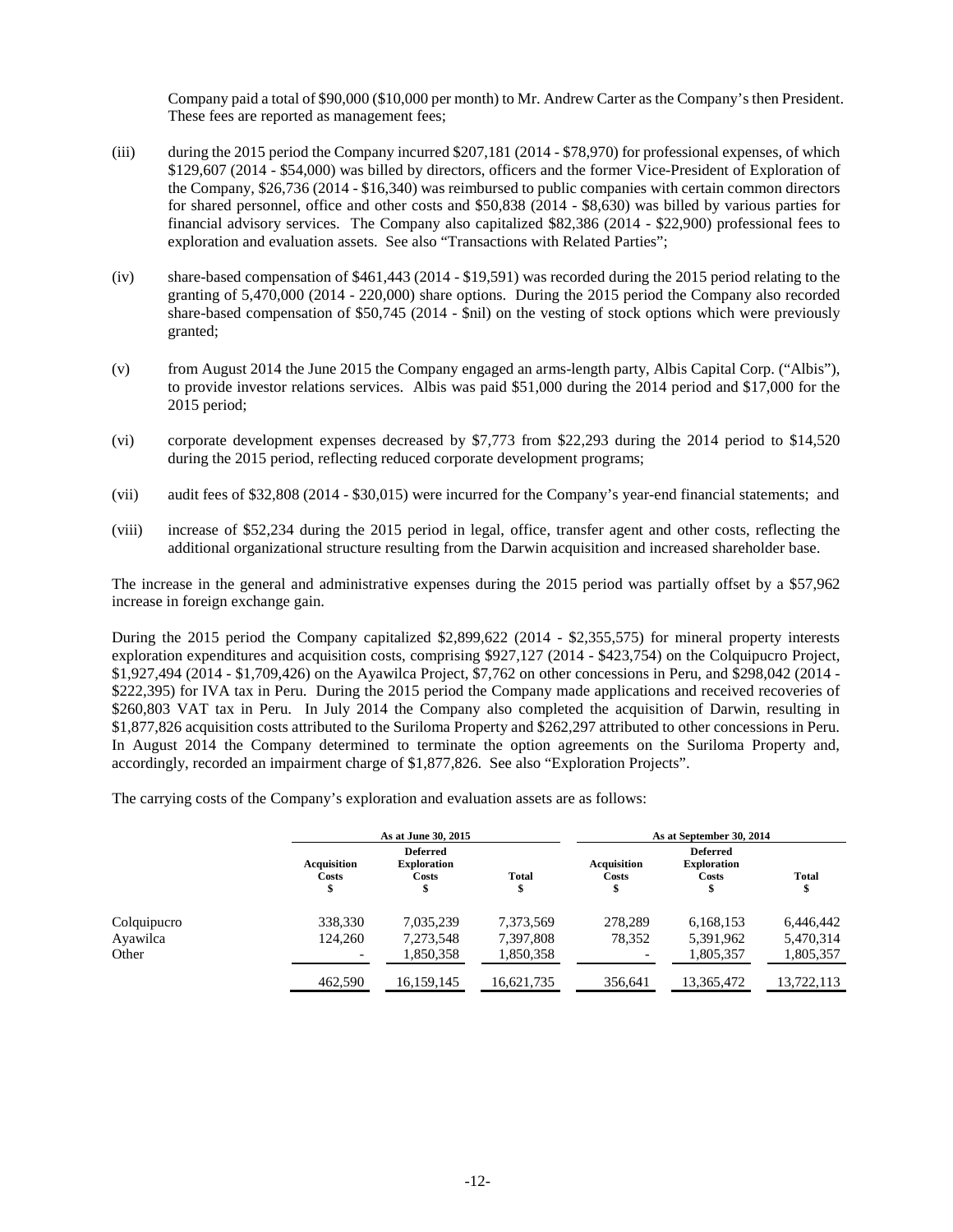Exploration and evaluation activities incurred during the nine months ended June 30, 2015 and fiscal 2014 are as follows:

|                                      | Colquipucro<br>\$ | Ayawilca<br>\$ | Suriloma<br>\$           | Other<br>\$                  | <b>Total</b><br>\$ |
|--------------------------------------|-------------------|----------------|--------------------------|------------------------------|--------------------|
| <b>Balance at September 30, 2013</b> | 5,771,337         | 3,088,398      |                          | 1,243,275                    | 10,103,010         |
| <b>Exploration costs</b>             |                   |                |                          |                              |                    |
| Assays                               | 37,943            | 63,384         |                          |                              | 101,327            |
| Camp costs                           | 55,155            | 153,534        |                          |                              | 208,689            |
| Community relations                  | 15,409            | 128,273        |                          |                              | 143,682            |
| Consulting                           | 2,400             | 12,447         |                          |                              | 14,847             |
| Depreciation                         | 6,026             | 24,207         |                          |                              | 30,233             |
| Drilling                             | 36,461            | 947,429        |                          |                              | 983,890            |
| Environmental                        | 8,037             | 10,559         |                          |                              | 18,596             |
| <b>Exploration</b> site              | 47,595            | 174,924        |                          |                              | 222,519            |
| Field equipment                      | 14,302            | 90,774         |                          |                              | 105,076            |
| Fuel                                 | 17,446            | 148,800        |                          |                              | 166,246            |
| Geological                           | 66,292            | 181,648        |                          |                              | 247,940            |
| Geophysics                           | L,                | 54,766         |                          |                              | 54,766             |
| Salaries                             | 281,513           | 135,277        |                          |                              | 416,790            |
| Transportation                       | 13,061            | 198,516        |                          |                              | 211,577            |
| Travel                               | 2,343             | 3,010          |                          |                              | 5,353              |
| VAT incurred                         |                   |                |                          | 316,841                      | 316,841            |
| VAT recovered                        |                   |                |                          | (17,056)                     | (17,056)           |
|                                      | 603,983           | 2,327,548      |                          | 299,785                      | 3,231,316          |
| <b>Acquisition costs</b>             |                   |                |                          |                              |                    |
| Acquired on Acquisition              |                   |                | 1,877,826                | 262,297                      | 2,140,123          |
| Concession payments                  | 71,122            | 54,368         |                          |                              | 125,490            |
|                                      | 71,122            | 54,368         | 1,877,826                | 262,297                      | 2,265,613          |
| <b>Impairment</b>                    |                   |                | (1,877,826)              |                              | (1,877,826)        |
| <b>Balance at September 30, 2014</b> | 6,446,442         | 5,470,314      |                          | 1,805,357                    | 13,722,113         |
| <b>Exploration costs</b>             |                   |                |                          |                              |                    |
| Assays                               | 22,685            | 94,495         |                          |                              | 117,180            |
| Camp costs                           | 31,588            | 81,887         |                          |                              | 113,475            |
| Community relations                  | 25,476            | 48,519         |                          |                              | 73,995             |
| Consulting                           | 60,950            | 60,950         |                          |                              | 121,900            |
| Depreciation                         | 5,871             | 13,100         |                          |                              | 18,971             |
| Drilling                             | 223,256           | 494,916        |                          |                              | 718,172            |
| Environmental                        | 12,717            | 9,325          |                          |                              | 22,042             |
| <b>Exploration</b> site              | 40,134            | 154,026        |                          |                              | 194,160            |
| Field equipment                      | 2,848             | 87,247         |                          |                              | 90,095             |
| Fuel                                 | 28,055            | 128,248        |                          |                              | 156,303            |
| Geological                           | 40,825            | 135,800        |                          | $\qquad \qquad \blacksquare$ | 176,625            |
| Geophysics                           | 19,322            | 198,067        |                          |                              | 217,389            |
| Metallurgical test work              |                   | 2,916          |                          |                              | 2,916              |
| Salaries                             | 319,626           | 253,650        |                          |                              | 573,276            |
| Transportation                       | 31,364            | 114,754        |                          |                              | 146,118            |
| Travel                               | 2,369             | 3,686          |                          |                              | 6,055              |
| VAT incurred                         |                   |                |                          | 298,042                      | 298,042            |
| VAT recovered                        |                   |                |                          | (260, 803)                   | (260, 803)         |
|                                      | 867,086           | 1,881,586      | $\overline{\phantom{a}}$ | 37,239                       | 2,785,911          |
| <b>Acquisition costs</b>             |                   |                |                          |                              |                    |
| Concession payments                  | 60,041            | 45,908         |                          | 7,762                        | 113,711            |
| Balance at June 30, 2015             | 7,373,569         | 7,397,808      |                          | 1,850,358                    | 16,621,735         |

During the nine months ended June 30, 2015 the Company completed a non-brokered private placement financing of 33,737,093 units at a price of \$0.215 per unit for gross proceeds of \$7,253,475. The funds are being used to advance the Company's exploration efforts at Ayawilca and Colquipucro, Peru, and for general working purposes.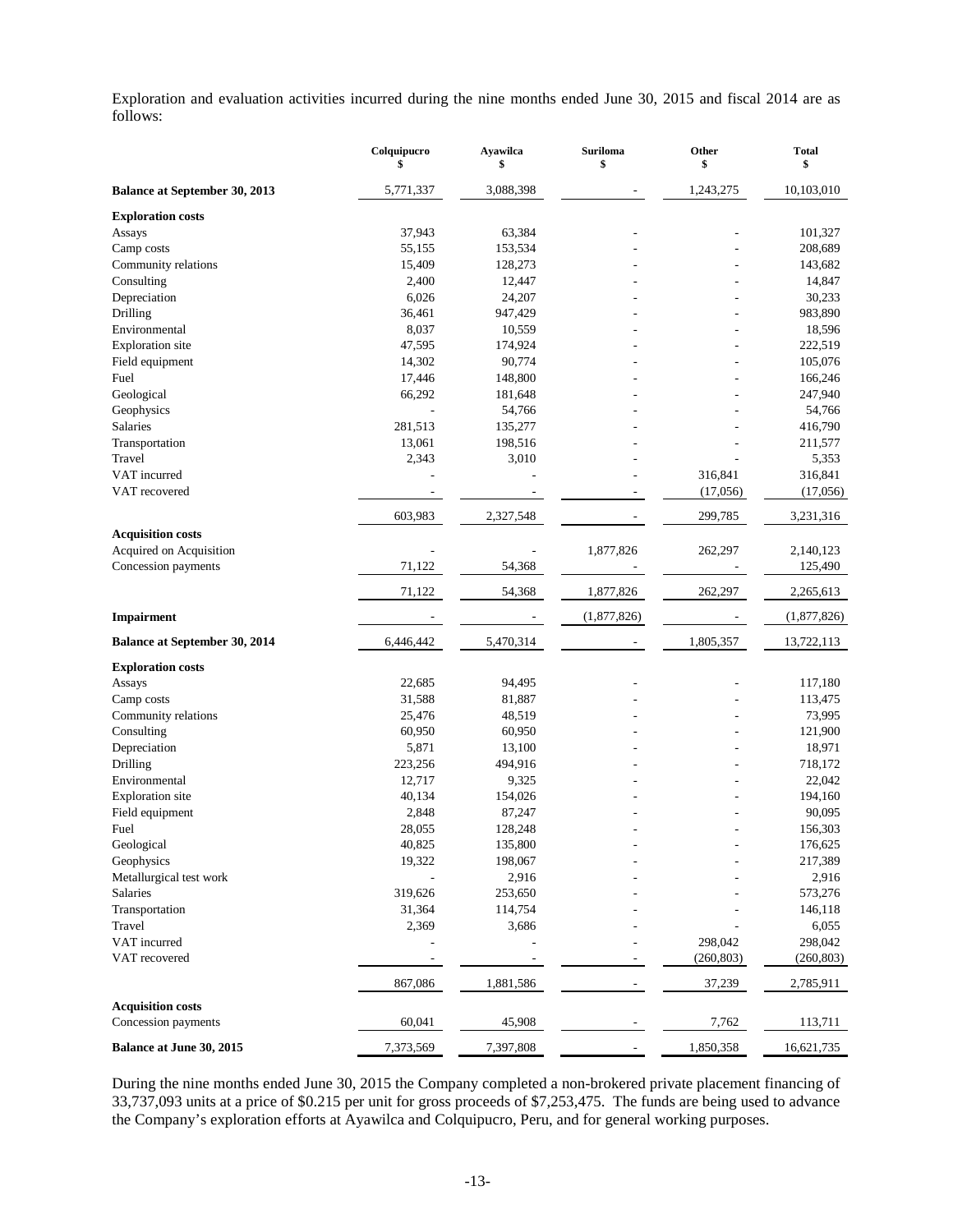During the 2014 period the Company completed private placement financings as follows:

- (i) 2,769,480 units at a price of \$0.50 per unit for gross proceeds of \$1,384,740; and
- (ii) 1,818,182 units first tranche closing with Sentient at a price of \$0.275 per unit for gross proceeds of \$500,000.

In addition, during the 2014 period the Company received \$21,600 from the exercise of share options. The funds were used for exploration on the Company's Colquipucro and Ayawilca projects and general working capital purposes.

## **Financial Condition / Capital Resources**

The Company's ability to continue as a going concern is dependent upon the ability of the Company to obtain the necessary financing to develop properties and to establish future profitable production. To date the Company has not earned significant revenues and is considered to be in the exploration stage. The Company's operations are funded from equity financings which are dependent upon many external factors and may be difficult to impossible to secure or raise when required. As at June 30, 2015 the Company had cash of \$9,005,561 and working capital in the amount of \$8,807,814. The Company has budgeted approximately \$5,000,000 for its drill programs on Ayawilca and Colquipucro, of which approximately \$2,900,000 has been spent during the 2015 period. Management considers that the Company has sufficient funds to complete its current exploration budget. Exploration activities may change as a result of ongoing results and recommendations or the Company may acquire additional properties which may entail significant exploration commitments. While the Company has been successful in securing financings in the past, there is material uncertainty it will be able to do so in the future.

### **Off-Balance Sheet Arrangements**

The Company has no off-balance sheet arrangements.

### **Proposed Transactions**

The Company has no proposed transactions.

# **Critical Accounting Estimates**

The preparation of financial statements in conformity with IFRS requires management to make estimates and assumptions that affect the reported amounts of assets and liabilities and disclosure of contingent assets and liabilities at the date of the financial statements, and the reported amounts of revenues and expenditures during the reporting period. Examples of significant estimates made by management include estimating the fair values of financial instruments, valuation allowances for deferred income tax assets and assumptions used for share-based compensation. Actual results may differ from those estimates.

A detailed summary of all the Company's significant accounting policies is included in Note 3 to the September 30, 2014 annual consolidated financial statements.

### **Changes in Accounting Policies**

There are no changes in accounting policies.

### **Transactions with Related Parties**

A number of key management personnel, or their related parties, hold positions in other entities that result in them having control or significant influence over the financial or operating policies of those entities. Certain of these entities transacted with the Company during the reporting period.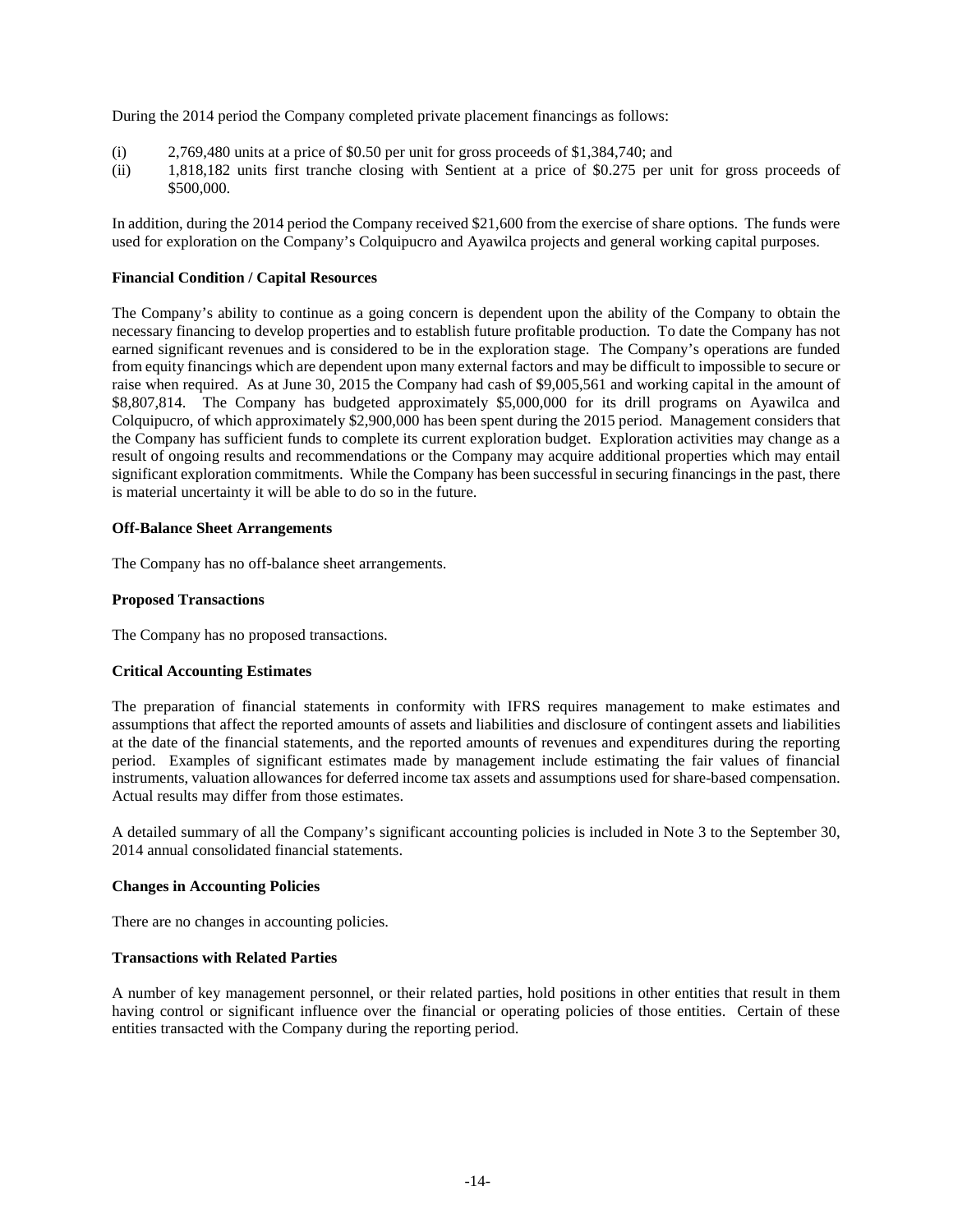#### (a) *Transactions with Key Management Personnel*

During the nine months ended June 30, 2015 and 2014 the following amounts were incurred with respect to the Company's current CEO (Dr. Carman), the former CEO (Mr. Andrew Carter), the Company's current VP Exploration (Mr. Alvaro Fernandez-Baca), former VP Exploration (Mr. John Nebocat), and the Company's CFO (Mr. Nick DeMare):

|                                               | 2015    | 2014    |
|-----------------------------------------------|---------|---------|
|                                               | \$      | \$      |
| Management fees - Dr. Carman                  | 165,000 |         |
| Management fees -Mr. Carter                   |         | 90,000  |
| Professional fees - Mr. DeMare                | 22,500  | 13,500  |
| Professional fees - Mr. Fernandez-Baca        | 33,493  |         |
| Professional fees - Mr. Nebocat               | 120,000 | 45,400  |
| Share-based compensation - Dr. Carman         | 162,603 |         |
| Share-based compensation - Mr. DeMare         | 26,425  |         |
| Share-based compensation - Mr. Fernandez-Baca | 36,472  |         |
|                                               | 566.493 | 148,900 |

The Company has expensed \$258,607 (2014 - \$36,000) of key management compensation to operations and capitalized \$82,386 (2014 - \$22,900) to exploration and evaluation assets.

As at June 30, 2015, \$nil (2014 - \$10,500) remained unpaid.

### (b) *Transactions with Other Related Parties*

(i) During the nine months ended June 30, 2015 the following amounts were incurred for professional services provided by non-management directors of the Company (Messrs. David Henstridge and William Lee) and the Corporate Secretary (Ms. Mariana Bermudez): **2015**

|                                           | 2015<br>\$ | 2014<br>\$ |
|-------------------------------------------|------------|------------|
| Professional fees - Mr. Henstridge        | 18,000     | 9,000      |
| Professional fees - Mr. Lee               | 18,000     | 9,000      |
| Share-based compensation - Mr. Henstridge | 26.425     |            |
| Share-based compensation - Mr. Lee        | 26,425     |            |
| Share-based compensation - Ms. Bermudez   | 26,425     |            |
|                                           | 115.275    | 18,000     |

As at June 30, 2015, \$10,000 (2014 - \$4,000) remained unpaid.

- (ii) During nine months ended June 30, 2015 the Company incurred a total of \$31,225 (2014 \$31,250) with Chase, a private corporation owned by Mr. DeMare, for accounting and administrative services provided by Chase personnel, excluding Mr. DeMare, and \$3,015 (2014 - \$3,015) for rent. As at June 30, 2015, \$6,370 (2014 - \$8,120) remained unpaid.
- (c) The Company shared personnel, office and other costs with two public companies, Tasman Metals Ltd. ("Tasman") and Mawson Resources Limited ("Mawson"). Mr. DeMare and Mr. Henstridge are also directors of Tasman and Mawson. During nine months ended June 30, 2015 the Company incurred \$26,736 (2014 - \$16,340) for expenses. As at June 30, 2015, \$5,876 (2014 - \$2,500) remained unpaid.

#### **Risks and Uncertainties**

The Company competes with other mining companies, some of which have greater financial resources and technical facilities, for the acquisition of mineral concessions, claims and other interests, as well as for the recruitment and retention of qualified employees.